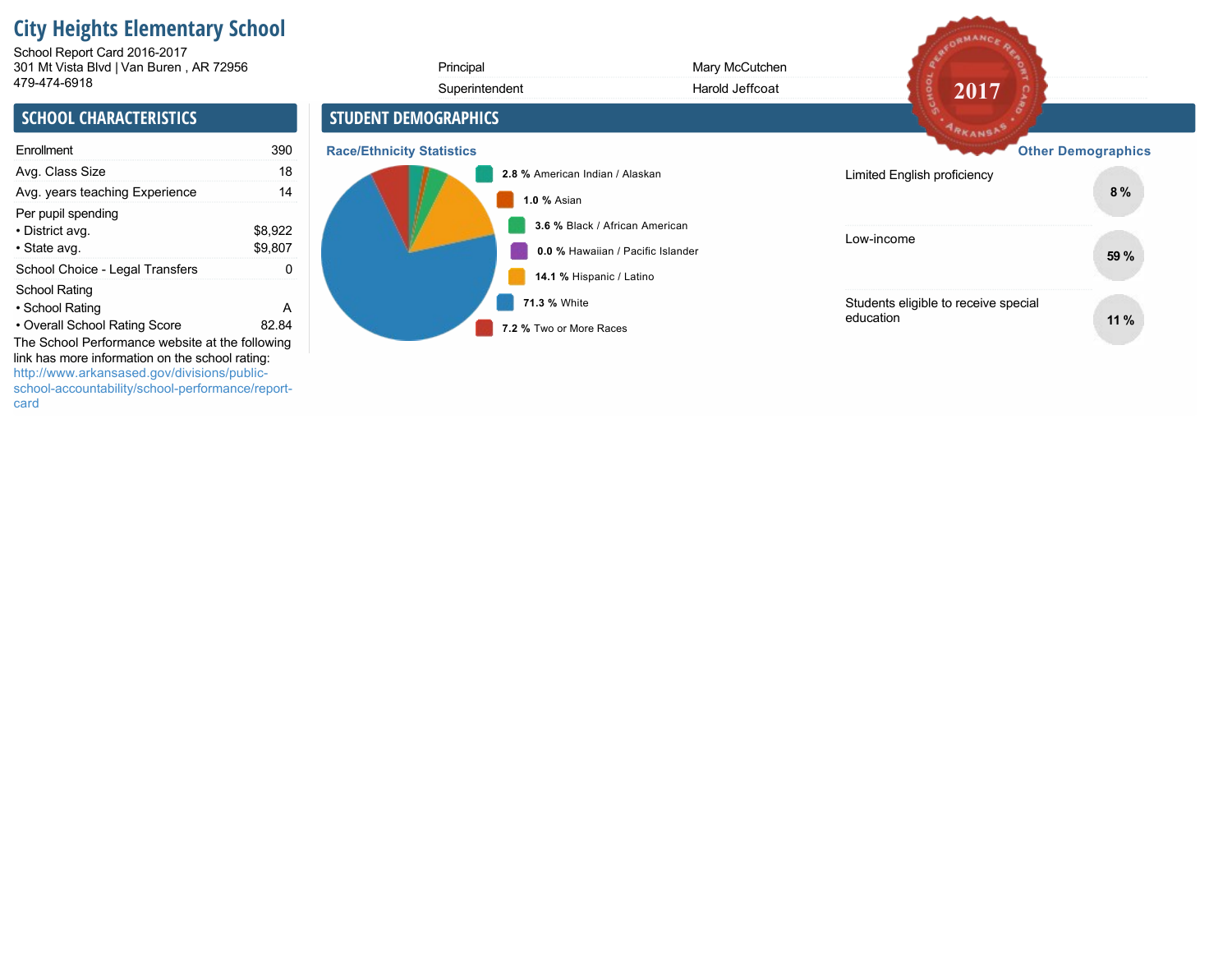|                                                                            |                          |           |                          | 2014-2015                                                                     |           |           |                    |                          |           |           | 2015-2016 |                                           |                                    |                                                 |                          |                |                          | 2016-2017                  |                          |                                                 |                                       |
|----------------------------------------------------------------------------|--------------------------|-----------|--------------------------|-------------------------------------------------------------------------------|-----------|-----------|--------------------|--------------------------|-----------|-----------|-----------|-------------------------------------------|------------------------------------|-------------------------------------------------|--------------------------|----------------|--------------------------|----------------------------|--------------------------|-------------------------------------------------|---------------------------------------|
|                                                                            | <b>Tested</b><br>2016-17 | Not Met   | Partially Met Approached | Expectations Expectations Expectations Expectations Expectations Expectations | Met       | Exceeded  | Met or<br>Exceeded | In Need<br>of<br>Support | Close     | Ready     |           | Ready<br>or<br><b>Exceeding Exceeding</b> | <b>District</b><br>Avg<br>Ready or | State<br>Avg<br>Ready or<br>Exceeding Exceeding | In Need<br>of<br>Support | Close          | Ready                    | <b>Exceeding Exceeding</b> | Ready<br>or              | <b>District</b><br>Avg<br>Ready or<br>Exceeding | State<br>Avg<br>Ready or<br>Exceeding |
| 3rd Grade Literacy                                                         |                          |           |                          |                                                                               |           |           |                    |                          |           |           |           |                                           |                                    |                                                 |                          |                |                          |                            |                          |                                                 |                                       |
| All Students Percentage of<br>Students                                     | 100.00                   | 20.00     | 18.33                    | 26.67                                                                         | 31.67     | 3.33      | 35.00              | 22.45                    | 30.61     | 18.37     | 28.57     | 46.94                                     | 34.06                              | 38.82                                           | 21.28                    | 17.02          | 27.66                    | 34.04                      | 61.70                    | 34.94                                           | 42.22                                 |
| All Students Number of Students                                            |                          |           |                          |                                                                               |           |           |                    |                          |           |           |           |                                           |                                    |                                                 | 10                       | 8              | 13                       | 16                         | 29                       |                                                 |                                       |
| <b>TAGG</b>                                                                | 100.00                   | 24.32     | 21.62                    | 29.73                                                                         | 18.92     | 5.41      | 24.32              | 27.78                    | 33.33     | 22.22     | 16.67     | 38.89                                     | 30.03                              | 30.00                                           | 28.00                    | 12.00          | 28.00                    | 32.00                      | 60.00                    | 28.57                                           | 32.65                                 |
| African American                                                           | ---                      | RV        | <b>RV</b>                | RV                                                                            | <b>RV</b> | RV        | <b>RV</b>          | RV                       | <b>RV</b> | RV        | <b>RV</b> | <b>RV</b>                                 | 12.50                              | 22.03                                           | ---                      | $---$          | ---                      | $---$                      | $---$                    | 33.33                                           | ---                                   |
| Hispanic                                                                   | <b>RV</b>                | RV        | <b>RV</b>                | <b>RV</b>                                                                     | <b>RV</b> | RV        | <b>RV</b>          | 41.67                    | 16.67     | 16.67     | 25.00     | 41.67                                     | 32.10                              | 32.15                                           | <b>RV</b>                | <b>RV</b>      | RV                       | <b>RV</b>                  | <b>RV</b>                | 30.14                                           | 36.00                                 |
| Caucasian                                                                  | 100.00                   | 15.91     | 15.91                    | 25.00                                                                         | 38.64     | 4.55      | 43.18              | 18.75                    | 28.13     | 18.75     | 34.38     | 53.13                                     | 35.71                              | 45.60                                           | 21.05                    | 15.79          | 28.95                    | 34.21                      | 63.16                    | 35.44                                           | 49.47                                 |
| <b>Economically Disadvantaged</b>                                          | 100.00                   | 26.47     | 20.59                    | 32.35                                                                         | 17.65     | 2.94      | 20.59              | 27.27                    | 36.36     | 18.18     | 18.18     | 36.36                                     | 29.87                              | 30.24                                           | 25.00                    | 12.50          | 29.17                    | 33.33                      | 62.50                    | 28.32                                           | 32.99                                 |
| <b>Students with Disabilities</b>                                          | RV                       | <b>RV</b> | <b>RV</b>                | <b>RV</b>                                                                     | <b>RV</b> | <b>RV</b> | <b>RV</b>          | <b>RV</b>                | <b>RV</b> | <b>RV</b> | <b>RV</b> | <b>RV</b>                                 | 25.00                              | 15.67                                           | RV                       | <b>RV</b>      | <b>RV</b>                | <b>RV</b>                  | <b>RV</b>                | 28.30                                           | 14.83                                 |
| <b>Limited English Proficient</b>                                          | RV                       | <b>RV</b> | <b>RV</b>                | <b>RV</b>                                                                     | <b>RV</b> | <b>RV</b> | <b>RV</b>          | <b>RV</b>                | <b>RV</b> | <b>RV</b> | <b>RV</b> | <b>RV</b>                                 | 24.07                              | 25.75                                           | RV                       | <b>RV</b>      | <b>RV</b>                | <b>RV</b>                  | <b>RV</b>                | 28.07                                           | 23.93                                 |
| Number of recently arrived LEP students not assessed in 3rd Grade Literacy |                          |           |                          |                                                                               |           |           | ---                |                          |           |           |           |                                           |                                    | ---                                             |                          |                |                          |                            |                          |                                                 |                                       |
| Female                                                                     | 100.00                   | 13.79     | 13.79                    | 34.48                                                                         | 37.93     | 0.00      | 37.93              | 23.81                    | 38.10     | 14.29     | 23.81     | 38.10                                     | 31.98                              | 42.99                                           | 22.22                    | 14.81          | 29.63                    | 33.33                      | 62.96                    | 41.55                                           | 47.71                                 |
| Male                                                                       | 100.00                   | 25.81     | 22.58                    | 19.35                                                                         | 25.81     | 6.45      | 32.26              | 21.43                    | 25.00     | 21.43     | 32.14     | 53.57                                     | 35.98                              | 34.80                                           | 20.00                    | 20.00          | 25.00                    | 35.00                      | 60.00                    | 28.37                                           | 36.95                                 |
| Migrant                                                                    | <b>RV</b>                | <b>RV</b> | <b>RV</b>                | <b>RV</b>                                                                     | <b>RV</b> | <b>RV</b> | <b>RV</b>          |                          |           |           |           |                                           | 15.38                              | ---                                             | RV                       | <b>RV</b>      | <b>RV</b>                | <b>RV</b>                  | <b>RV</b>                | 28.57                                           | 26.43                                 |
| 3rd Grade Math                                                             |                          |           |                          |                                                                               |           |           |                    |                          |           |           |           |                                           |                                    |                                                 |                          |                |                          |                            |                          |                                                 |                                       |
| All Students Percentage of<br>Students                                     | 100.00                   | 13.33     | 16.67                    | 40.00                                                                         | 28.33     | 1.67      | 30.00              | 6.12                     | 22.45     | 48.98     | 22.45     | 71.43                                     | 45.26                              | 56.17                                           | 2.13                     | 8.51           | 51.06                    | 38.30                      | 89.36                    | 54.46                                           | 59.53                                 |
| All Students Number of Students                                            |                          |           |                          |                                                                               |           |           |                    |                          |           |           |           |                                           |                                    |                                                 | $\overline{1}$           | $\overline{4}$ | 24                       | 18                         | 42                       |                                                 |                                       |
| <b>TAGG</b>                                                                | 100.00                   | 16.22     | 21.62                    | 45.95                                                                         | 13.51     | 2.70      | 16.22              | 8.33                     | 27.78     | 50.00     | 13.89     | 63.89                                     | 43.65                              | 47.65                                           | 4.00                     | 12.00          | 52.00                    | 32.00                      | 84.00                    | 45.85                                           | 50.43                                 |
| African American                                                           | ---                      | RV        | <b>RV</b>                | RV                                                                            | <b>RV</b> | <b>RV</b> | <b>RV</b>          | <b>RV</b>                | <b>RV</b> | <b>RV</b> | <b>RV</b> | <b>RV</b>                                 | 25.00                              | 36.70                                           | $\overline{\phantom{a}}$ | $---$          | $\overline{\phantom{a}}$ | $\overline{\phantom{a}}$   | $\overline{\phantom{a}}$ | 22.22                                           | $---$                                 |
| Hispanic                                                                   | <b>RV</b>                | RV        | <b>RV</b>                | RV                                                                            | <b>RV</b> | RV        | <b>RV</b>          | 8.33                     | 33.33     | 41.67     | 16.67     | 58.33                                     | 46.91                              | 52.30                                           | <b>RV</b>                | <b>RV</b>      | <b>RV</b>                | <b>RV</b>                  | <b>RV</b>                | 53.42                                           | 55.00                                 |
| Caucasian                                                                  | 100.00                   | 15.91     | 13.64                    | 38.64                                                                         | 29.55     | 2.27      | 31.82              | 3.13                     | 18.75     | 50.00     | 28.13     | 78.13                                     | 45.92                              | 63.45                                           | 2.63                     | 7.89           | 50.00                    | 39.47                      | 89.47                    | 55.44                                           | 67.01                                 |
| <b>Economically Disadvantaged</b>                                          | 100.00                   | 17.65     | 23.53                    | 44.12                                                                         | 14.71     | 0.00      | 14.71              | 9.09                     | 27.27     | 51.52     | 12.12     | 63.64                                     | 43.83                              | 48.11                                           | 0.00                     | 12.50          | 54.17                    | 33.33                      | 87.50                    | 45.45                                           | 50.86                                 |
| <b>Students with Disabilities</b>                                          | RV                       | <b>RV</b> | <b>RV</b>                | RV                                                                            | <b>RV</b> | <b>RV</b> | <b>RV</b>          | RV                       | <b>RV</b> | RV        | <b>RV</b> | <b>RV</b>                                 | 30.88                              | 25.52                                           | RV                       | <b>RV</b>      | <b>RV</b>                | <b>RV</b>                  | <b>RV</b>                | 30.19                                           | 25.84                                 |
| <b>Limited English Proficient</b>                                          | RV                       | RV        | <b>RV</b>                | RV                                                                            | <b>RV</b> | RV        | <b>RV</b>          | <b>RV</b>                | <b>RV</b> | RV        | <b>RV</b> | <b>RV</b>                                 | 42.59                              | 46.07                                           | RV                       | <b>RV</b>      | RV                       | <b>RV</b>                  | <b>RV</b>                | 57.89                                           | 43.24                                 |
| Female                                                                     | 100.00                   | 6.90      | 13.79                    | 51.72                                                                         | 27.59     | 0.00      | 27.59              | 9.52                     | 23.81     | 61.90     | 4.76      | 66.67                                     | 41.12                              | 57.33                                           | 3.70                     | 7.41           | 66.67                    | 22.22                      | 88.89                    | 53.62                                           | 60.96                                 |
| Male                                                                       | 100.00                   | 19.35     | 19.35                    | 29.03                                                                         | 29.03     | 3.23      | 32.26              | 3.57                     | 21.43     | 39.29     | 35.71     | 75.00                                     | 49.07                              | 55.05                                           | 0.00                     | 10.00          | 30.00                    | 60.00                      | 90.00                    | 55.29                                           | 58.16                                 |
| Migrant                                                                    | RV                       | <b>RV</b> | <b>RV</b>                | <b>RV</b>                                                                     | <b>RV</b> | <b>RV</b> | <b>RV</b>          |                          |           |           |           |                                           | 38.46                              |                                                 | <b>RV</b>                | <b>RV</b>      | <b>RV</b>                | <b>RV</b>                  | <b>RV</b>                | 57.14                                           | 45.41                                 |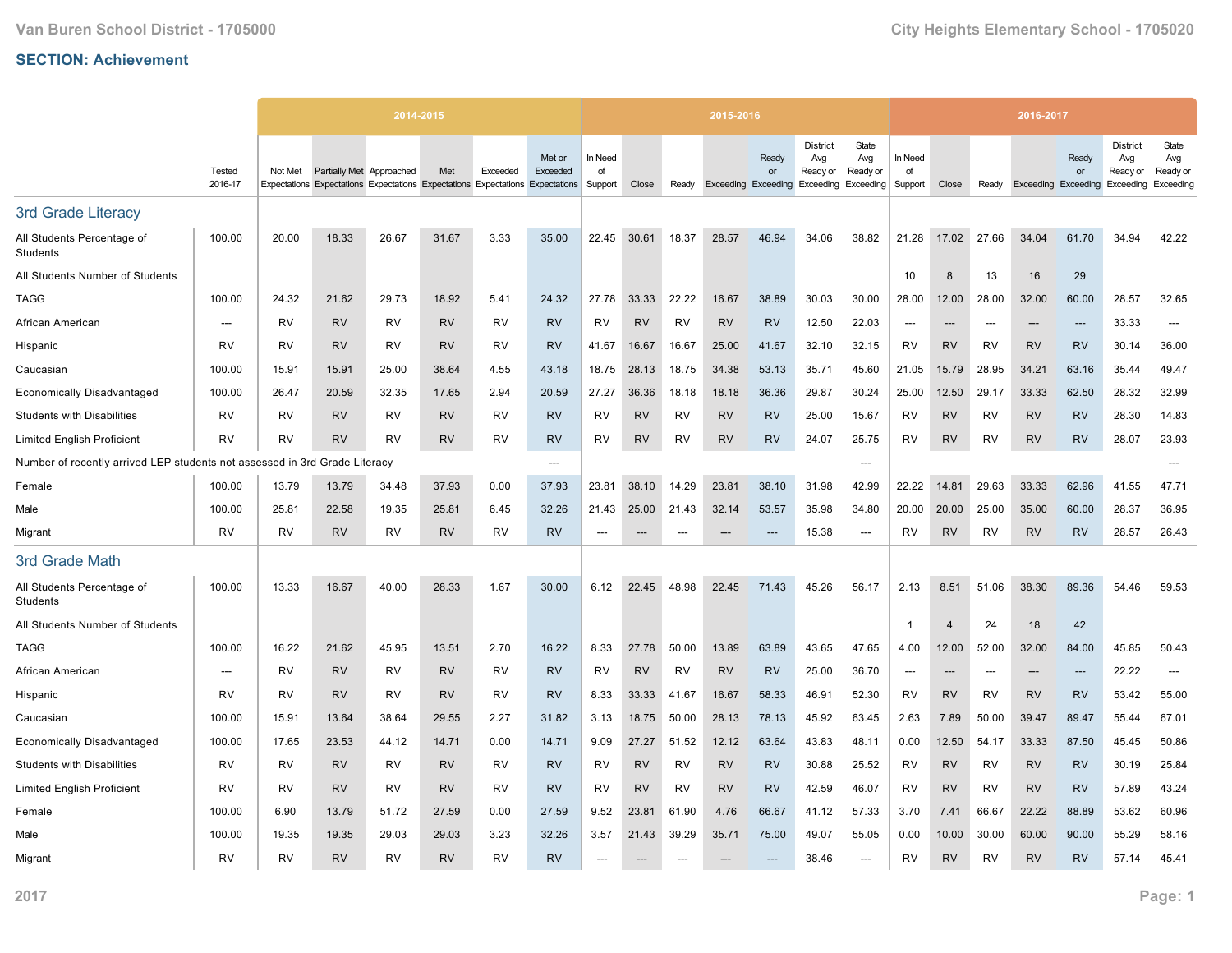|                                                                            |                          |           |                          | 2014-2015                                                                     |           |           |                    |                          |           |           | 2015-2016 |                                           |                                    |                                                        |                          |           |           | 2016-2017                  |             |                                                 |                                       |
|----------------------------------------------------------------------------|--------------------------|-----------|--------------------------|-------------------------------------------------------------------------------|-----------|-----------|--------------------|--------------------------|-----------|-----------|-----------|-------------------------------------------|------------------------------------|--------------------------------------------------------|--------------------------|-----------|-----------|----------------------------|-------------|-------------------------------------------------|---------------------------------------|
|                                                                            | <b>Tested</b><br>2016-17 | Not Met   | Partially Met Approached | Expectations Expectations Expectations Expectations Expectations Expectations | Met       | Exceeded  | Met or<br>Exceeded | In Need<br>of<br>Support | Close     | Ready     |           | Ready<br>or<br><b>Exceeding Exceeding</b> | <b>District</b><br>Avg<br>Ready or | State<br>Avg<br>Ready or<br><b>Exceeding Exceeding</b> | In Need<br>of<br>Support | Close     | Ready     | <b>Exceeding Exceeding</b> | Ready<br>or | <b>District</b><br>Avg<br>Ready or<br>Exceeding | State<br>Avg<br>Ready or<br>Exceeding |
|                                                                            |                          |           |                          |                                                                               |           |           |                    |                          |           |           |           |                                           |                                    |                                                        |                          |           |           |                            |             |                                                 |                                       |
| <b>4th Grade Literacy</b>                                                  |                          |           |                          |                                                                               |           |           |                    |                          |           |           |           |                                           |                                    |                                                        |                          |           |           |                            |             |                                                 |                                       |
| All Students Percentage of<br>Students                                     | 100.00                   | 17.31     | 17.31                    | 21.15                                                                         | 38.46     | 5.77      | 44.23              | 27.59                    | 18.97     | 24.14     | 29.31     | 53.45                                     | 41.87                              | 40.50                                                  | 17.65                    | 29.41     | 19.61     | 33.33                      | 52.94       | 43.46                                           | 49.37                                 |
| All Students Number of Students                                            |                          |           |                          |                                                                               |           |           |                    |                          |           |           |           |                                           |                                    |                                                        | 9                        | 15        | 10        | 17                         | 27          |                                                 |                                       |
| <b>TAGG</b>                                                                | 100.00                   | 21.62     | 18.92                    | 18.92                                                                         | 37.84     | 2.70      | 40.54              | 38.24                    | 20.59     | 29.41     | 11.76     | 41.18                                     | 33.79                              | 30.82                                                  | 22.50                    | 35.00     | 20.00     | 22.50                      | 42.50       | 38.44                                           | 39.14                                 |
| African American                                                           | RV                       | <b>RV</b> | <b>RV</b>                | <b>RV</b>                                                                     | <b>RV</b> | <b>RV</b> | <b>RV</b>          | <b>RV</b>                | <b>RV</b> | <b>RV</b> | <b>RV</b> | <b>RV</b>                                 | 40.00                              | 21.99                                                  | RV                       | <b>RV</b> | <b>RV</b> | <b>RV</b>                  | <b>RV</b>   | 40.00                                           | 29.13                                 |
| Hispanic                                                                   | 100.00                   | <b>RV</b> | <b>RV</b>                | <b>RV</b>                                                                     | <b>RV</b> | <b>RV</b> | <b>RV</b>          | <b>RV</b>                | <b>RV</b> | <b>RV</b> | <b>RV</b> | <b>RV</b>                                 | 34.72                              | 35.03                                                  | 18.75                    | 31.25     | 25.00     | 25.00                      | 50.00       | 40.45                                           | 42.38                                 |
| Caucasian                                                                  | 100.00                   | 16.22     | 10.81                    | 18.92                                                                         | 48.65     | 5.41      | 54.05              | 19.51                    | 14.63     | 26.83     | 39.02     | 65.85                                     | 44.76                              | 47.25                                                  | 14.29                    | 25.00     | 17.86     | 42.86                      | 60.71       | 44.97                                           | 57.14                                 |
| <b>Economically Disadvantaged</b>                                          | 100.00                   | 21.21     | 18.18                    | 18.18                                                                         | 39.39     | 3.03      | 42.42              | 36.36                    | 21.21     | 30.30     | 12.12     | 42.42                                     | 35.02                              | 31.22                                                  | 21.05                    | 34.21     | 21.05     | 23.68                      | 44.74       | 39.00                                           | 39.73                                 |
| <b>Students with Disabilities</b>                                          | <b>RV</b>                | <b>RV</b> | <b>RV</b>                | <b>RV</b>                                                                     | <b>RV</b> | <b>RV</b> | <b>RV</b>          | <b>RV</b>                | <b>RV</b> | <b>RV</b> | <b>RV</b> | <b>RV</b>                                 | 20.25                              | 14.44                                                  | <b>RV</b>                | <b>RV</b> | <b>RV</b> | <b>RV</b>                  | <b>RV</b>   | 31.65                                           | 15.77                                 |
| <b>Limited English Proficient</b>                                          | 100.00                   | <b>RV</b> | <b>RV</b>                | <b>RV</b>                                                                     | <b>RV</b> | <b>RV</b> | <b>RV</b>          | <b>RV</b>                | <b>RV</b> | <b>RV</b> | <b>RV</b> | <b>RV</b>                                 | 18.60                              | 29.60                                                  | 20.00                    | 20.00     | 40.00     | 20.00                      | 60.00       | 35.00                                           | 29.23                                 |
| Number of recently arrived LEP students not assessed in 4th Grade Literacy |                          |           |                          |                                                                               |           |           | ---                |                          |           |           |           |                                           |                                    | ---                                                    |                          |           |           |                            |             |                                                 |                                       |
| Female                                                                     | 100.00                   | 13.79     | 24.14                    | 20.69                                                                         | 31.03     | 10.34     | 41.38              | 14.81                    | 11.11     | 33.33     | 40.74     | 74.07                                     | 48.04                              | 45.71                                                  | 18.18                    | 31.82     | 18.18     | 31.82                      | 50.00       | 42.35                                           | 54.73                                 |
| Male                                                                       | 100.00                   | 21.74     | 8.70                     | 21.74                                                                         | 47.83     | 0.00      | 47.83              | 38.71                    | 25.81     | 16.13     | 19.35     | 35.48                                     | 35.64                              | 35.54                                                  | 17.24                    | 27.59     | 20.69     | 34.48                      | 55.17       | 44.40                                           | 44.21                                 |
| Migrant                                                                    | ---                      | <b>RV</b> | <b>RV</b>                | <b>RV</b>                                                                     | <b>RV</b> | <b>RV</b> | <b>RV</b>          | <b>RV</b>                | <b>RV</b> | <b>RV</b> | <b>RV</b> | <b>RV</b>                                 | 28.57                              | 21.13                                                  | ---                      |           |           | ---                        |             | 7.69                                            | ---                                   |
| 4th Grade Math                                                             |                          |           |                          |                                                                               |           |           |                    |                          |           |           |           |                                           |                                    |                                                        |                          |           |           |                            |             |                                                 |                                       |
| All Students Percentage of<br><b>Students</b>                              | 100.00                   | 9.62      | 38.46                    | 21.15                                                                         | 28.85     | 1.92      | 30.77              | 10.34                    | 32.76     | 36.21     | 20.69     | 56.90                                     | 51.23                              | 53.97                                                  | 3.92                     | 29.41     | 43.14     | 23.53                      | 66.67       | 51.05                                           | 56.27                                 |
| All Students Number of Students                                            |                          |           |                          |                                                                               |           |           |                    |                          |           |           |           |                                           |                                    |                                                        | $\overline{2}$           | 15        | 22        | 12                         | 34          |                                                 |                                       |
| <b>TAGG</b>                                                                | 100.00                   | 13.51     | 40.54                    | 24.32                                                                         | 21.62     | 0.00      | 21.62              | 14.71                    | 44.12     | 35.29     | 5.88      | 41.18                                     | 43.45                              | 44.95                                                  | 5.00                     | 37.50     | 40.00     | 17.50                      | 57.50       | 47.98                                           | 46.85                                 |
| African American                                                           | <b>RV</b>                | <b>RV</b> | <b>RV</b>                | <b>RV</b>                                                                     | <b>RV</b> | <b>RV</b> | <b>RV</b>          | <b>RV</b>                | <b>RV</b> | <b>RV</b> | <b>RV</b> | <b>RV</b>                                 | 30.00                              | 32.92                                                  | <b>RV</b>                | <b>RV</b> | <b>RV</b> | <b>RV</b>                  | <b>RV</b>   | 50.00                                           | 34.55                                 |
| Hispanic                                                                   | 100.00                   | RV        | <b>RV</b>                | RV                                                                            | <b>RV</b> | <b>RV</b> | <b>RV</b>          | <b>RV</b>                | <b>RV</b> | <b>RV</b> | <b>RV</b> | <b>RV</b>                                 | 43.06                              | 46.72                                                  | 0.00                     | 56.25     | 31.25     | 12.50                      | 43.75       | 42.22                                           | 50.41                                 |
| Caucasian                                                                  | 100.00                   | 5.41      | 37.84                    | 18.92                                                                         | 35.14     | 2.70      | 37.84              | 9.76                     | 24.39     | 41.46     | 24.39     | 65.85                                     | 53.50                              | 61.90                                                  | 7.14                     | 10.71     | 46.43     | 35.71                      | 82.14       | 54.03                                           | 64.37                                 |
| <b>Economically Disadvantaged</b>                                          | 100.00                   | 15.15     | 36.36                    | 24.24                                                                         | 24.24     | 0.00      | 24.24              | 12.12                    | 45.45     | 36.36     | 6.06      | 42.42                                     | 44.04                              | 45.52                                                  | 5.26                     | 36.84     | 39.47     | 18.42                      | 57.89       | 48.50                                           | 47.44                                 |
| <b>Students with Disabilities</b>                                          | <b>RV</b>                | <b>RV</b> | <b>RV</b>                | <b>RV</b>                                                                     | <b>RV</b> | <b>RV</b> | <b>RV</b>          | <b>RV</b>                | <b>RV</b> | <b>RV</b> | <b>RV</b> | <b>RV</b>                                 | 27.85                              | 22.57                                                  | <b>RV</b>                | <b>RV</b> | <b>RV</b> | <b>RV</b>                  | <b>RV</b>   | 31.65                                           | 22.10                                 |
| <b>Limited English Proficient</b>                                          | 100.00                   | RV        | <b>RV</b>                | <b>RV</b>                                                                     | <b>RV</b> | <b>RV</b> | <b>RV</b>          | <b>RV</b>                | <b>RV</b> | <b>RV</b> | <b>RV</b> | <b>RV</b>                                 | 32.56                              | 41.51                                                  | 0.00                     | 60.00     | 40.00     | 0.00                       | 40.00       | 36.07                                           | 38.78                                 |
| Female                                                                     | 100.00                   | 6.90      | 44.83                    | 24.14                                                                         | 20.69     | 3.45      | 24.14              | 0.00                     | 44.44     | 33.33     | 22.22     | 55.56                                     | 50.49                              | 55.27                                                  | 0.00                     | 45.45     | 45.45     | 9.09                       | 54.55       | 47.72                                           | 57.01                                 |
| Male                                                                       | 100.00                   | 13.04     | 30.43                    | 17.39                                                                         | 39.13     | 0.00      | 39.13              | 19.35                    | 22.58     | 38.71     | 19.35     | 58.06                                     | 51.98                              | 52.72                                                  | 6.90                     | 17.24     | 41.38     | 34.48                      | 75.86       | 53.88                                           | 55.56                                 |
| Migrant                                                                    | ---                      | <b>RV</b> | <b>RV</b>                | <b>RV</b>                                                                     | <b>RV</b> | <b>RV</b> | <b>RV</b>          | <b>RV</b>                | <b>RV</b> | <b>RV</b> | <b>RV</b> | <b>RV</b>                                 | 42.86                              | 34.03                                                  | $---$                    |           |           |                            |             | 23.08                                           | ---                                   |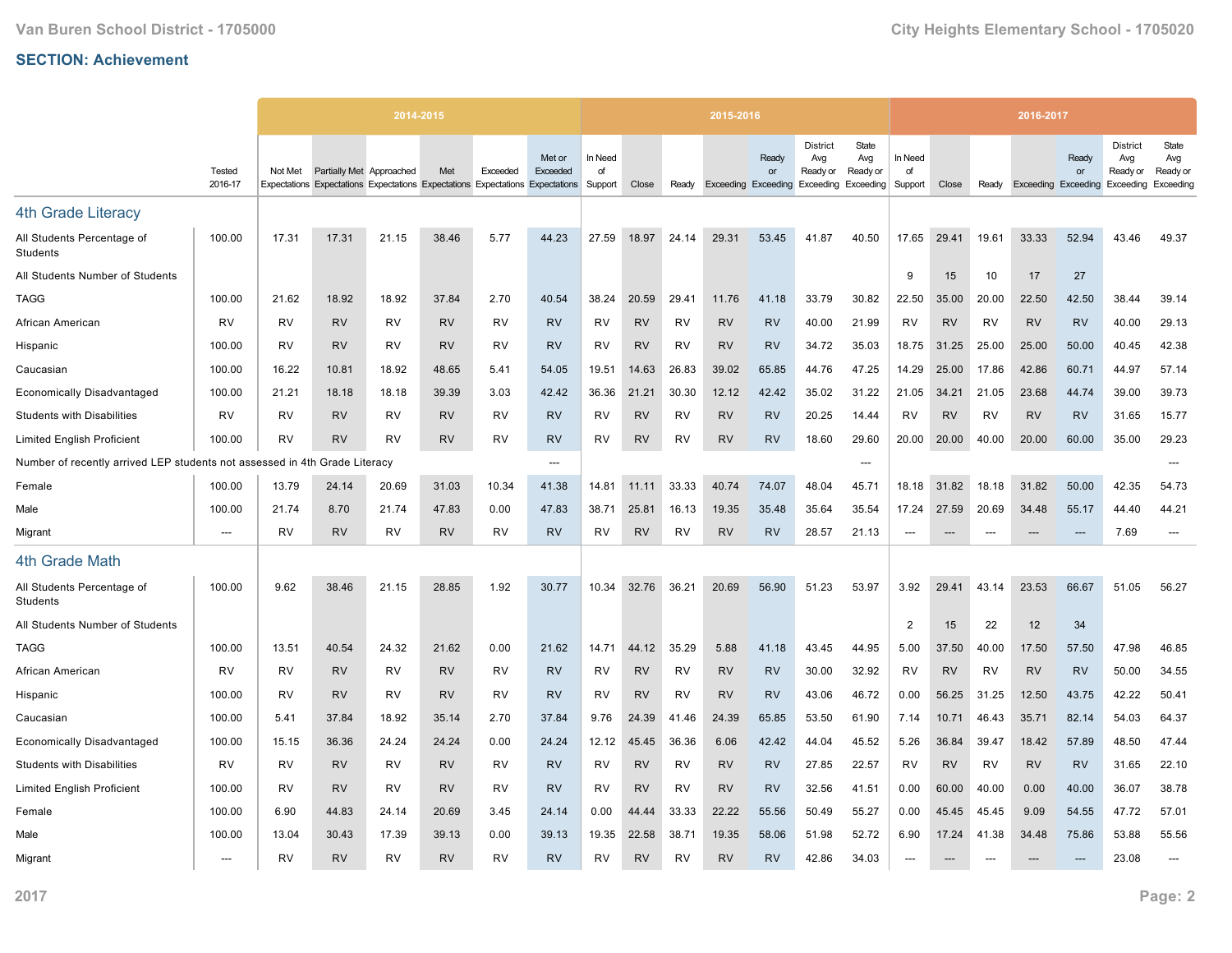|                                                                            |                          |           |                          | 2014-2015                                                                     |           |           |                    |                          |           |           | 2015-2016 |                                           |                                                           |                          |                          |                |           | 2016-2017                  |             |                                                 |                                       |
|----------------------------------------------------------------------------|--------------------------|-----------|--------------------------|-------------------------------------------------------------------------------|-----------|-----------|--------------------|--------------------------|-----------|-----------|-----------|-------------------------------------------|-----------------------------------------------------------|--------------------------|--------------------------|----------------|-----------|----------------------------|-------------|-------------------------------------------------|---------------------------------------|
|                                                                            | <b>Tested</b><br>2016-17 | Not Met   | Partially Met Approached | Expectations Expectations Expectations Expectations Expectations Expectations | Met       | Exceeded  | Met or<br>Exceeded | In Need<br>of<br>Support | Close     | Ready     |           | Ready<br>or<br><b>Exceeding Exceeding</b> | <b>District</b><br>Avg<br>Ready or<br>Exceeding Exceeding | State<br>Avg<br>Ready or | In Need<br>of<br>Support | Close          | Ready     | <b>Exceeding Exceeding</b> | Ready<br>or | <b>District</b><br>Avg<br>Ready or<br>Exceeding | State<br>Avg<br>Ready or<br>Exceeding |
| 5th Grade Literacy                                                         |                          |           |                          |                                                                               |           |           |                    |                          |           |           |           |                                           |                                                           |                          |                          |                |           |                            |             |                                                 |                                       |
| All Students Percentage of<br>Students                                     | 100.00                   | 2.50      | 22.50                    | 17.50                                                                         | 55.00     | 2.50      | 57.50              | 20.00                    | 24.00     | 34.00     | 22.00     | 56.00                                     | 48.39                                                     | 50.47                    | 11.11                    | 12.96          | 40.74     | 35.19                      | 75.93       | 58.67                                           | 55.45                                 |
| All Students Number of Students                                            |                          |           |                          |                                                                               |           |           |                    |                          |           |           |           |                                           |                                                           |                          | 6                        | $\overline{7}$ | 22        | 19                         | 41          |                                                 |                                       |
| <b>TAGG</b>                                                                | 100.00                   | 4.17      | 16.67                    | 29.17                                                                         | 45.83     | 4.17      | 50.00              | 29.03                    | 25.81     | 29.03     | 16.13     | 45.16                                     | 40.79                                                     | 39.77                    | 17.86                    | 10.71          | 46.43     | 25.00                      | 71.43       | 49.45                                           | 45.13                                 |
| African American                                                           | RV                       | RV        | <b>RV</b>                | RV                                                                            | <b>RV</b> | RV        | <b>RV</b>          | RV                       | <b>RV</b> | RV        | <b>RV</b> | <b>RV</b>                                 | 0.00                                                      | 31.03                    | RV                       | <b>RV</b>      | RV        | <b>RV</b>                  | <b>RV</b>   | 45.45                                           | 34.60                                 |
| Hispanic                                                                   | <b>RV</b>                | RV        | <b>RV</b>                | RV                                                                            | <b>RV</b> | RV        | <b>RV</b>          | RV                       | <b>RV</b> | RV        | <b>RV</b> | <b>RV</b>                                 | 32.81                                                     | 41.83                    | RV                       | <b>RV</b>      | RV        | <b>RV</b>                  | <b>RV</b>   | 57.89                                           | 50.84                                 |
| Caucasian                                                                  | 100.00                   | 0.00      | 21.74                    | 13.04                                                                         | 60.87     | 4.35      | 65.22              | 18.92                    | 21.62     | 32.43     | 27.03     | 59.46                                     | 51.22                                                     | 58.09                    | 10.81                    | 10.81          | 40.54     | 37.84                      | 78.38       | 60.23                                           | 62.71                                 |
| <b>Economically Disadvantaged</b>                                          | 100.00                   | 4.35      | 17.39                    | 26.09                                                                         | 47.83     | 4.35      | 52.17              | 24.14                    | 27.59     | 31.03     | 17.24     | 48.28                                     | 41.51                                                     | 40.64                    | 17.86                    | 10.71          | 46.43     | 25.00                      | 71.43       | 52.14                                           | 46.03                                 |
| <b>Students with Disabilities</b>                                          | RV                       | <b>RV</b> | <b>RV</b>                | <b>RV</b>                                                                     | <b>RV</b> | <b>RV</b> | <b>RV</b>          | <b>RV</b>                | <b>RV</b> | <b>RV</b> | <b>RV</b> | <b>RV</b>                                 | 10.14                                                     | 14.08                    | <b>RV</b>                | <b>RV</b>      | <b>RV</b> | <b>RV</b>                  | <b>RV</b>   | 27.78                                           | 16.29                                 |
| <b>Limited English Proficient</b>                                          | RV                       | <b>RV</b> | <b>RV</b>                | <b>RV</b>                                                                     | <b>RV</b> | <b>RV</b> | <b>RV</b>          | <b>RV</b>                | <b>RV</b> | <b>RV</b> | <b>RV</b> | <b>RV</b>                                 | 34.21                                                     | 31.91                    | RV                       | <b>RV</b>      | <b>RV</b> | <b>RV</b>                  | <b>RV</b>   | 42.22                                           | 38.96                                 |
| Number of recently arrived LEP students not assessed in 5th Grade Literacy |                          |           |                          |                                                                               |           |           | ---                |                          |           |           |           |                                           |                                                           | ---                      |                          |                |           |                            |             |                                                 |                                       |
| Female                                                                     | 100.00                   | 0.00      | 25.00                    | 5.00                                                                          | 65.00     | 5.00      | 70.00              | 11.54                    | 34.62     | 23.08     | 30.77     | 53.85                                     | 50.54                                                     | 56.95                    | 0.00                     | 10.71          | 35.71     | 53.57                      | 89.29       | 64.68                                           | 62.73                                 |
| Male                                                                       | 100.00                   | 5.00      | 20.00                    | 30.00                                                                         | 45.00     | 0.00      | 45.00              | 29.17                    | 12.50     | 45.83     | 12.50     | 58.33                                     | 46.58                                                     | 44.34                    | 23.08                    | 15.38          | 46.15     | 15.38                      | 61.54       | 52.36                                           | 48.53                                 |
| Migrant                                                                    | <b>RV</b>                | <b>RV</b> | <b>RV</b>                | <b>RV</b>                                                                     | <b>RV</b> | <b>RV</b> | <b>RV</b>          | <b>RV</b>                | <b>RV</b> | <b>RV</b> | <b>RV</b> | <b>RV</b>                                 | 33.33                                                     | 31.78                    | RV                       | <b>RV</b>      | <b>RV</b> | <b>RV</b>                  | <b>RV</b>   | 60.00                                           | 35.59                                 |
| 5th Grade Math                                                             |                          |           |                          |                                                                               |           |           |                    |                          |           |           |           |                                           |                                                           |                          |                          |                |           |                            |             |                                                 |                                       |
| All Students Percentage of<br>Students                                     | 100.00                   | 5.00      | 17.50                    | 45.00                                                                         | 32.50     | 0.00      | 32.50              | 4.00                     | 50.00     | 22.00     | 24.00     | 46.00                                     | 44.91                                                     | 48.57                    | 3.70                     | 24.07          | 50.00     | 22.22                      | 72.22       | 50.38                                           | 53.28                                 |
| All Students Number of Students                                            |                          |           |                          |                                                                               |           |           |                    |                          |           |           |           |                                           |                                                           |                          | $\overline{2}$           | 13             | 27        | 12                         | 39          |                                                 |                                       |
| <b>TAGG</b>                                                                | 100.00                   | 8.33      | 12.50                    | 50.00                                                                         | 29.17     | 0.00      | 29.17              | 6.45                     | 54.84     | 25.81     | 12.90     | 38.71                                     | 38.27                                                     | 39.02                    | 3.57                     | 35.71          | 42.86     | 17.86                      | 60.71       | 43.48                                           | 43.19                                 |
| African American                                                           | RV                       | RV        | <b>RV</b>                | RV                                                                            | <b>RV</b> | <b>RV</b> | <b>RV</b>          | RV                       | <b>RV</b> | <b>RV</b> | <b>RV</b> | <b>RV</b>                                 | 0.00                                                      | 28.63                    | RV                       | <b>RV</b>      | <b>RV</b> | <b>RV</b>                  | <b>RV</b>   | 36.36                                           | 29.83                                 |
| Hispanic                                                                   | <b>RV</b>                | <b>RV</b> | <b>RV</b>                | RV                                                                            | <b>RV</b> | RV        | <b>RV</b>          | <b>RV</b>                | <b>RV</b> | <b>RV</b> | <b>RV</b> | <b>RV</b>                                 | 31.25                                                     | 43.24                    | <b>RV</b>                | <b>RV</b>      | <b>RV</b> | <b>RV</b>                  | <b>RV</b>   | 48.68                                           | 48.33                                 |
| Caucasian                                                                  | 100.00                   | 0.00      | 21.74                    | 39.13                                                                         | 39.13     | 0.00      | 39.13              | 5.41                     | 35.14     | 29.73     | 29.73     | 59.46                                     | 49.48                                                     | 55.75                    | 0.00                     | 24.32          | 54.05     | 21.62                      | 75.68       | 51.52                                           | 61.25                                 |
| <b>Economically Disadvantaged</b>                                          | 100.00                   | 8.70      | 13.04                    | 47.83                                                                         | 30.43     | 0.00      | 30.43              | 6.90                     | 55.17     | 24.14     | 13.79     | 37.93                                     | 38.11                                                     | 39.61                    | 3.57                     | 35.71          | 42.86     | 17.86                      | 60.71       | 45.91                                           | 43.92                                 |
| <b>Students with Disabilities</b>                                          | RV                       | <b>RV</b> | <b>RV</b>                | RV                                                                            | <b>RV</b> | <b>RV</b> | <b>RV</b>          | RV                       | <b>RV</b> | RV        | <b>RV</b> | <b>RV</b>                                 | 15.94                                                     | 18.03                    | RV                       | <b>RV</b>      | <b>RV</b> | <b>RV</b>                  | <b>RV</b>   | 25.00                                           | 18.41                                 |
| <b>Limited English Proficient</b>                                          | RV                       | RV        | <b>RV</b>                | RV                                                                            | <b>RV</b> | RV        | <b>RV</b>          | RV                       | <b>RV</b> | RV        | <b>RV</b> | <b>RV</b>                                 | 36.84                                                     | 37.14                    | RV                       | <b>RV</b>      | RV        | <b>RV</b>                  | <b>RV</b>   | 36.96                                           | 38.46                                 |
| Female                                                                     | 100.00                   | 10.00     | 25.00                    | 25.00                                                                         | 40.00     | 0.00      | 40.00              | 7.69                     | 46.15     | 23.08     | 23.08     | 46.15                                     | 46.74                                                     | 50.23                    | 3.57                     | 14.29          | 64.29     | 17.86                      | 82.14       | 53.23                                           | 54.71                                 |
| Male                                                                       | 100.00                   | 0.00      | 10.00                    | 65.00                                                                         | 25.00     | 0.00      | 25.00              | 0.00                     | 54.17     | 20.83     | 25.00     | 45.83                                     | 43.38                                                     | 47.01                    | 3.85                     | 34.62          | 34.62     | 26.92                      | 61.54       | 47.40                                           | 51.92                                 |
| Migrant                                                                    | <b>RV</b>                | <b>RV</b> | <b>RV</b>                | <b>RV</b>                                                                     | <b>RV</b> | <b>RV</b> | <b>RV</b>          | <b>RV</b>                | <b>RV</b> | <b>RV</b> | <b>RV</b> | <b>RV</b>                                 | 41.67                                                     | 32.58                    | RV                       | <b>RV</b>      | RV        | <b>RV</b>                  | <b>RV</b>   | 60.00                                           | 36.00                                 |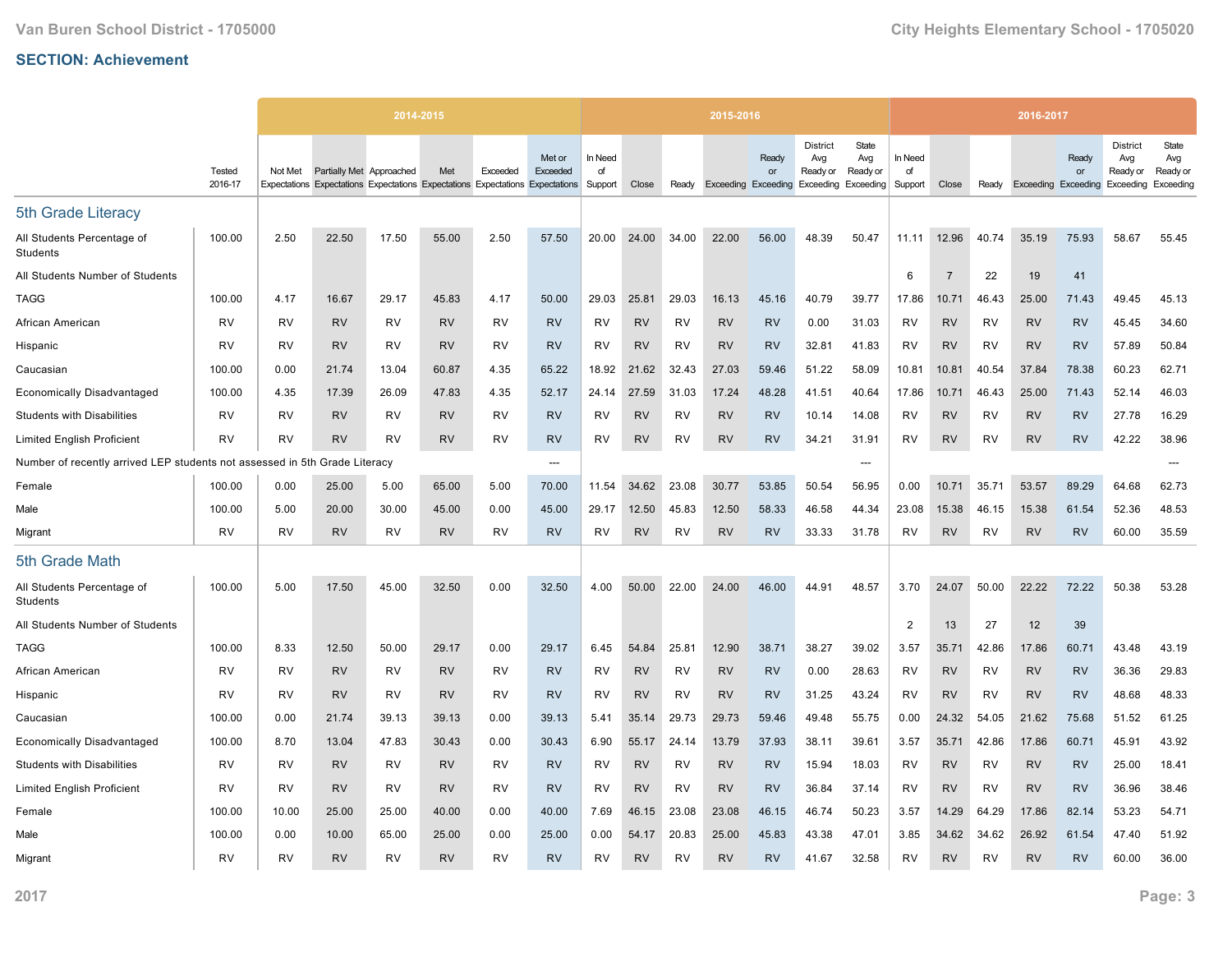|                                     |                   |                          |                                   | 2014-2015                |                              |                          |                          |           |           | 2015-2016 |                                                        |                                    |                          |                          |           |           | 2016-2017                  |                          |                                                 |                                       |
|-------------------------------------|-------------------|--------------------------|-----------------------------------|--------------------------|------------------------------|--------------------------|--------------------------|-----------|-----------|-----------|--------------------------------------------------------|------------------------------------|--------------------------|--------------------------|-----------|-----------|----------------------------|--------------------------|-------------------------------------------------|---------------------------------------|
|                                     | Tested<br>2016-17 | Below<br>Basic           | Basic                             |                          | Proficient Advanced Advanced | Prof<br>or               | In Need<br>of<br>Support | Close     | Ready     |           | Ready<br>or<br>Exceeding Exceeding Exceeding Exceeding | <b>District</b><br>Avg<br>Ready or | State<br>Avg<br>Ready or | In Need<br>of<br>Support | Close     | Ready     | <b>Exceeding Exceeding</b> | Ready<br>or              | <b>District</b><br>Avg<br>Ready or<br>Exceeding | State<br>Avg<br>Ready or<br>Exceeding |
| 3rd Grade Science                   |                   |                          |                                   |                          |                              |                          |                          |           |           |           |                                                        |                                    |                          |                          |           |           |                            |                          |                                                 |                                       |
| All Students Percentage of Students | 100.00            | $---$                    | ---                               | $---$                    | ---                          | $---$                    | 39.58                    | 14.58     | 14.58     | 31.25     | 45.83                                                  | 36.09                              | 36.59                    | 17.02                    | 23.40     | 27.66     | 31.91                      | 59.57                    | 33.50                                           | 39.20                                 |
| All Students Number of Students     |                   |                          |                                   |                          |                              |                          |                          |           |           |           |                                                        |                                    |                          | 8                        | 11        | 13        | 15                         | 28                       |                                                 |                                       |
| <b>TAGG</b>                         | 100.00            | ---                      | $\hspace{0.05cm} \cdots$          | $---$                    | ---                          | ---                      | 45.71                    | 17.14     | 17.14     | 20.00     | 37.14                                                  | 32.48                              | 27.50                    | 28.00                    | 8.00      | 32.00     | 32.00                      | 64.00                    | 26.37                                           | 29.35                                 |
| African American                    | $---$             | $---$                    | $\hspace{0.05cm} \ldots$          | $---$                    | ---                          | $---$                    | <b>RV</b>                | <b>RV</b> | <b>RV</b> | <b>RV</b> | <b>RV</b>                                              | 12.50                              | 15.81                    | $---$                    | $---$     | $---$     | $---$                      | $\overline{\phantom{a}}$ | 12.50                                           | $---$                                 |
| Hispanic                            | <b>RV</b>         | ---                      | ---                               | ---                      | ---                          | ---                      | 50.00                    | 16.67     | 16.67     | 16.67     | 33.33                                                  | 30.38                              | 27.21                    | RV                       | <b>RV</b> | <b>RV</b> | <b>RV</b>                  | <b>RV</b>                | 27.78                                           | 30.53                                 |
| Caucasian                           | 100.00            | ---                      | $\hspace{0.05cm} \ldots$          | $---$                    | ---                          | $\hspace{0.05cm} \ldots$ | 32.26                    | 12.90     | 12.90     | 41.94     | 54.84                                                  | 39.44                              | 45.29                    | 15.79                    | 28.95     | 18.42     | 36.84                      | 55.26                    | 34.41                                           | 47.82                                 |
| <b>Economically Disadvantaged</b>   | 100.00            | $---$                    | $\hspace{0.05cm} \ldots$          | $---$                    | ---                          | $\hspace{0.05cm} \ldots$ | 46.88                    | 18.75     | 15.63     | 18.75     | 34.38                                                  | 32.32                              | 27.66                    | 25.00                    | 8.33      | 33.33     | 33.33                      | 66.67                    | 26.33                                           | 29.48                                 |
| <b>Students with Disabilities</b>   | <b>RV</b>         | ---                      | ---                               | ---                      | ---                          | ---                      | <b>RV</b>                | <b>RV</b> | RV        | <b>RV</b> | <b>RV</b>                                              | 14.29                              | 11.58                    | RV                       | <b>RV</b> | <b>RV</b> | <b>RV</b>                  | <b>RV</b>                | 9.09                                            | 12.04                                 |
| <b>Limited English Proficient</b>   | <b>RV</b>         | $---$                    | $\hspace{0.05cm} \ldots$          | $---$                    | ---                          | $---$                    | RV                       | <b>RV</b> | <b>RV</b> | <b>RV</b> | <b>RV</b>                                              | 22.64                              | 20.54                    | <b>RV</b>                | <b>RV</b> | <b>RV</b> | <b>RV</b>                  | <b>RV</b>                | 28.07                                           | 18.26                                 |
| Female                              | 100.00            | $\overline{\phantom{a}}$ | $---$                             | ---                      | ---                          | ---                      | 52.38                    | 14.29     | 14.29     | 19.05     | 33.33                                                  | 32.99                              | 36.94                    | 18.52                    | 29.63     | 25.93     | 25.93                      | 51.85                    | 33.50                                           | 40.81                                 |
| Male                                | 100.00            | ---                      | $\hspace{0.05cm} \cdots$          | $---$                    | ---                          | ---                      | 29.63                    | 14.81     | 14.81     | 40.74     | 55.56                                                  | 39.11                              | 36.25                    | 15.00                    | 15.00     | 30.00     | 40.00                      | 70.00                    | 33.50                                           | 37.63                                 |
| Migrant                             | <b>RV</b>         | $---$                    | $---$                             | $---$                    | ---                          | $---$                    | $---$                    | $---$     | $---$     | ---       | ---                                                    | 7.69                               | ---                      | <b>RV</b>                | <b>RV</b> | <b>RV</b> | <b>RV</b>                  | <b>RV</b>                | 28.57                                           | 21.93                                 |
| 4th Grade Science                   |                   |                          |                                   |                          |                              |                          |                          |           |           |           |                                                        |                                    |                          |                          |           |           |                            |                          |                                                 |                                       |
| All Students Percentage of Students | 100.00            |                          |                                   |                          |                              | ---                      | 21.05                    | 24.56     | 33.33     | 21.05     | 54.39                                                  | 33.76                              | 39.09                    | 19.61                    | 33.33     | 31.37     | 15.69                      | 47.06                    | 39.12                                           | 43.49                                 |
| All Students Number of Students     |                   |                          |                                   |                          |                              |                          |                          |           |           |           |                                                        |                                    |                          | 10                       | 17        | 16        | 8                          | 24                       |                                                 |                                       |
| <b>TAGG</b>                         | 100.00            | $\overline{\phantom{a}}$ | $\hspace{0.05cm} \ldots$          | $\overline{\phantom{a}}$ | ---                          | ---                      | 27.27                    | 27.27     | 39.39     | 6.06      | 45.45                                                  | 26.55                              | 29.06                    | 25.00                    | 40.00     | 27.50     | 7.50                       | 35.00                    | 33.22                                           | 33.58                                 |
| African American                    | <b>RV</b>         | ---                      | ---                               | ---                      |                              | ---                      | RV                       | <b>RV</b> | RV        | RV        | <b>RV</b>                                              | 22.22                              | 17.59                    | <b>RV</b>                | <b>RV</b> | <b>RV</b> | <b>RV</b>                  | <b>RV</b>                | 33.33                                           | 22.11                                 |
| Hispanic                            | 100.00            | $---$                    | $---$                             | $---$                    | ---                          | $---$                    | <b>RV</b>                | <b>RV</b> | <b>RV</b> | <b>RV</b> | <b>RV</b>                                              | 26.09                              | 29.66                    | 18.75                    | 50.00     | 25.00     | 6.25                       | 31.25                    | 28.74                                           | 33.89                                 |
| Caucasian                           | 100.00            | ---                      | $\hspace{0.05cm} \dashrightarrow$ | $---$                    | ---                          | ---                      | 15.00                    | 25.00     | 35.00     | 25.00     | 60.00                                                  | 35.14                              | 47.68                    | 17.86                    | 21.43     | 35.71     | 25.00                      | 60.71                    | 42.20                                           | 52.37                                 |
| <b>Economically Disadvantaged</b>   | 100.00            | $---$                    | $\hspace{0.05cm} \ldots$          | $---$                    | ---                          | ---                      | 25.00                    | 28.13     | 40.63     | 6.25      | 46.88                                                  | 27.76                              | 29.30                    | 26.32                    | 36.84     | 28.95     | 7.89                       | 36.84                    | 33.92                                           | 34.01                                 |
| <b>Students with Disabilities</b>   | <b>RV</b>         | $---$                    | $---$                             | $---$                    | ---                          | $---$                    | RV                       | <b>RV</b> | <b>RV</b> | <b>RV</b> | <b>RV</b>                                              | 3.13                               | 10.75                    | <b>RV</b>                | <b>RV</b> | <b>RV</b> | <b>RV</b>                  | <b>RV</b>                | 6.67                                            | 11.26                                 |
| <b>Limited English Proficient</b>   | 100.00            |                          | $\hspace{0.05cm} \cdots$          | $\overline{\phantom{a}}$ | ---                          | ---                      | RV                       | <b>RV</b> | RV        | <b>RV</b> | <b>RV</b>                                              | 14.29                              | 23.24                    | 20.00                    | 70.00     | 10.00     | 0.00                       | 10.00                    | 22.03                                           | 20.12                                 |
| Female                              | 100.00            | $---$                    | $\hspace{0.05cm} \ldots$          | $---$                    | $---$                        | $---$                    | 14.81                    | 22.22     | 44.44     | 18.52     | 62.96                                                  | 35.64                              | 40.19                    | 27.27                    | 27.27     | 36.36     | 9.09                       | 45.45                    | 34.36                                           | 44.04                                 |
| Male                                | 100.00            | $---$                    | $---$                             | $---$                    | ---                          | ---                      | 26.67                    | 26.67     | 23.33     | 23.33     | 46.67                                                  | 31.75                              | 38.03                    | 13.79                    | 37.93     | 27.59     | 20.69                      | 48.28                    | 43.46                                           | 42.94                                 |
| Migrant                             | ---               |                          | ---                               |                          |                              |                          | RV                       | <b>RV</b> | <b>RV</b> | <b>RV</b> | <b>RV</b>                                              | 14.29                              | 21.40                    | $---$                    |           |           |                            |                          | 15.38                                           | ---                                   |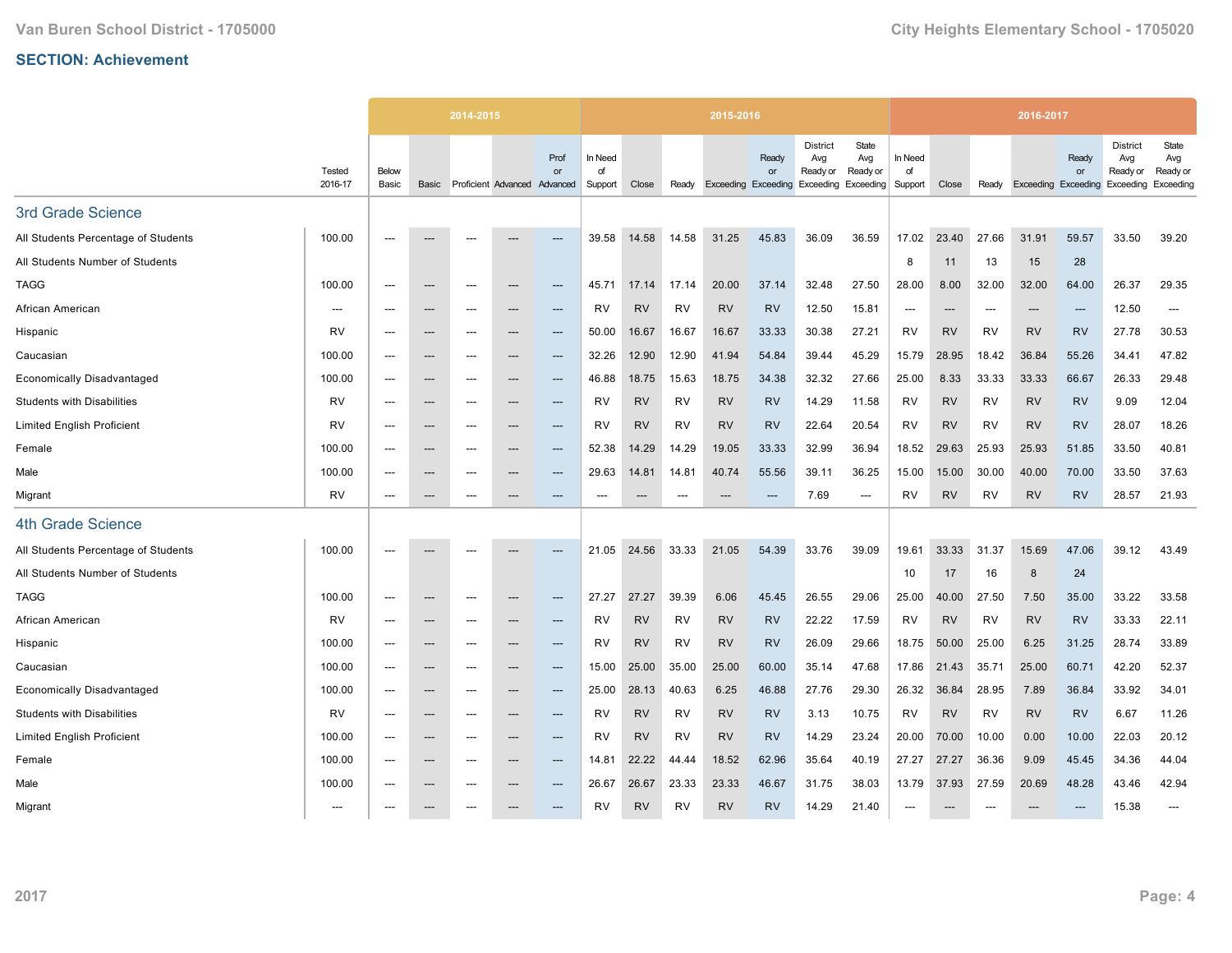|                                     |                   |                |           | 2014-2015 |                     |                        |                          |           |           | 2015-2016           |           |                                                           |                          |                          |           |           | 2016-2017           |             |                                                 |                                       |
|-------------------------------------|-------------------|----------------|-----------|-----------|---------------------|------------------------|--------------------------|-----------|-----------|---------------------|-----------|-----------------------------------------------------------|--------------------------|--------------------------|-----------|-----------|---------------------|-------------|-------------------------------------------------|---------------------------------------|
|                                     | Tested<br>2016-17 | Below<br>Basic | Basic     |           | Proficient Advanced | Prof<br>or<br>Advanced | In Need<br>∩f<br>Support | Close     | Ready     | Exceeding Exceeding | Ready     | <b>District</b><br>Avg<br>Ready or<br>Exceeding Exceeding | State<br>Avg<br>Ready or | In Need<br>of<br>Support | Close     | Ready     | Exceeding Exceeding | Ready<br>or | <b>District</b><br>Avg<br>Ready or<br>Exceeding | State<br>Avg<br>Ready or<br>Exceeding |
| 5th Grade Science                   |                   |                |           |           |                     |                        |                          |           |           |                     |           |                                                           |                          |                          |           |           |                     |             |                                                 |                                       |
| All Students Percentage of Students | 100.00            | 7.14           | 21.43     | 45.24     | 26.19               | 71.43                  | 34.00                    | 26.00     | 22.00     | 18.00               | 40.00     | 37.62                                                     | 39.56                    | 16.67                    | 18.52     | 48.15     | 16.67               | 64.81       | 44.53                                           | 42.81                                 |
| All Students Number of Students     |                   |                |           |           |                     |                        |                          |           |           |                     |           |                                                           |                          | 9                        | 10        | 26        | 9                   | 35          |                                                 |                                       |
| <b>TAGG</b>                         | 100.00            | 8.00           | 28.00     | 48.00     | 16.00               | 64.00                  | 45.16                    | 22.58     | 22.58     | 9.68                | 32.26     | 31.65                                                     | 29.59                    | 21.43                    | 25.00     | 42.86     | 10.71               | 53.57       | 36.59                                           | 32.67                                 |
| African American                    | <b>RV</b>         | <b>RV</b>      | <b>RV</b> | <b>RV</b> | <b>RV</b>           | <b>RV</b>              | <b>RV</b>                | <b>RV</b> | <b>RV</b> | <b>RV</b>           | <b>RV</b> | 10.00                                                     | 16.29                    | <b>RV</b>                | <b>RV</b> | <b>RV</b> | <b>RV</b>           | <b>RV</b>   | 36.36                                           | 18.20                                 |
| Hispanic                            | <b>RV</b>         | <b>RV</b>      | <b>RV</b> | RV        | <b>RV</b>           | <b>RV</b>              | <b>RV</b>                | <b>RV</b> | RV        | <b>RV</b>           | <b>RV</b> | 18.46                                                     | 33.78                    | <b>RV</b>                | <b>RV</b> | RV        | <b>RV</b>           | <b>RV</b>   | 38.16                                           | 37.20                                 |
| Caucasian                           | 100.00            | 8.00           | 12.00     | 40.00     | 40.00               | 80.00                  | 32.43                    | 18.92     | 27.03     | 21.62               | 48.65     | 42.86                                                     | 47.79                    | 13.51                    | 21.62     | 48.65     | 16.22               | 64.86       | 46.21                                           | 51.34                                 |
| <b>Economically Disadvantaged</b>   | 100.00            | 8.33           | 29.17     | 45.83     | 16.67               | 62.50                  | 41.38                    | 24.14     | 24.14     | 10.34               | 34.48     | 32.33                                                     | 29.92                    | 21.43                    | 25.00     | 42.86     | 10.71               | 53.57       | 38.13                                           | 32.85                                 |
| <b>Students with Disabilities</b>   | <b>RV</b>         | <b>RV</b>      | <b>RV</b> | <b>RV</b> | <b>RV</b>           | <b>RV</b>              | <b>RV</b>                | <b>RV</b> | <b>RV</b> | <b>RV</b>           | <b>RV</b> | 11.43                                                     | 14.53                    | <b>RV</b>                | <b>RV</b> | <b>RV</b> | <b>RV</b>           | <b>RV</b>   | 18.06                                           | 16.60                                 |
| <b>Limited English Proficient</b>   | <b>RV</b>         | <b>RV</b>      | <b>RV</b> | <b>RV</b> | <b>RV</b>           | <b>RV</b>              | <b>RV</b>                | <b>RV</b> | <b>RV</b> | <b>RV</b>           | <b>RV</b> | 21.05                                                     | 27.09                    | <b>RV</b>                | <b>RV</b> | <b>RV</b> | <b>RV</b>           | <b>RV</b>   | 30.43                                           | 27.08                                 |
| Female                              | 100.00            | 9.52           | 23.81     | 42.86     | 23.81               | 66.67                  | 30.77                    | 26.92     | 23.08     | 19.23               | 42.31     | 34.59                                                     | 40.46                    | 7.14                     | 28.57     | 42.86     | 21.43               | 64.29       | 45.77                                           | 42.85                                 |
| Male                                | 100.00            | 4.76           | 19.05     | 47.62     | 28.57               | 76.19                  | 37.50                    | 25.00     | 20.83     | 16.67               | 37.50     | 40.18                                                     | 38.72                    | 26.92                    | 7.69      | 53.85     | 11.54               | 65.38       | 43.23                                           | 42.76                                 |
| Migrant                             | <b>RV</b>         | <b>RV</b>      | <b>RV</b> | <b>RV</b> | <b>RV</b>           | <b>RV</b>              | <b>RV</b>                | <b>RV</b> | <b>RV</b> | <b>RV</b>           | <b>RV</b> | 16.67                                                     | 23.19                    | <b>RV</b>                | <b>RV</b> | <b>RV</b> | <b>RV</b>           | <b>RV</b>   | 20.00                                           | 27.11                                 |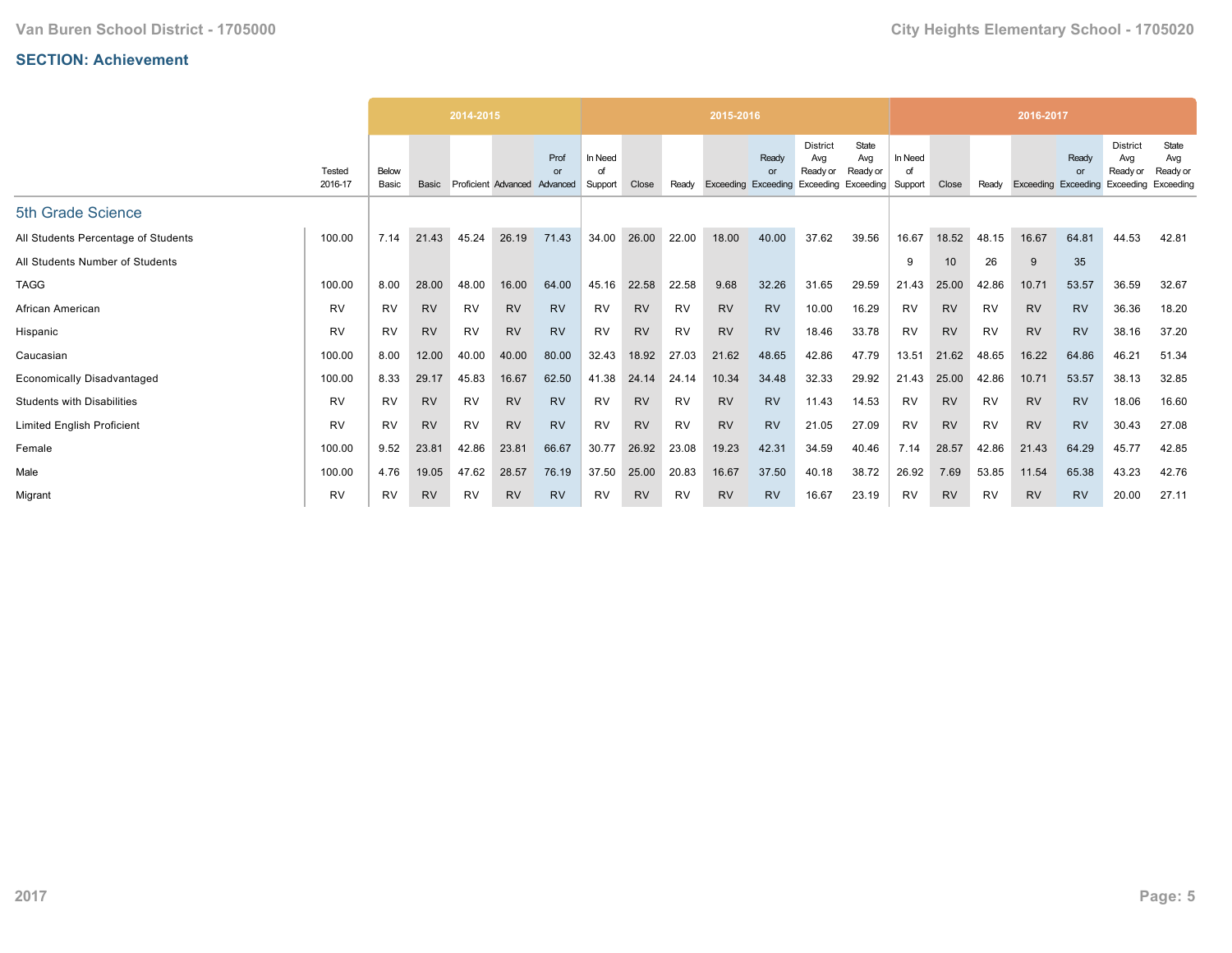## **SECTION: Achievement - Value-Added Student Academic Growth**

|                                   |                                 |                                       | 2014-2015                              |                           |                                 |                                       | 2015-2016                              |                           |                                 |                                       | 2016-2017                              |                           |
|-----------------------------------|---------------------------------|---------------------------------------|----------------------------------------|---------------------------|---------------------------------|---------------------------------------|----------------------------------------|---------------------------|---------------------------------|---------------------------------------|----------------------------------------|---------------------------|
|                                   | Math<br>Value<br>Added<br>Score | <b>ELA</b><br>Value<br>Added<br>Score | Weighted<br>Average<br>$ELA +$<br>Math | School<br>Growth<br>Score | Math<br>Value<br>Added<br>Score | <b>ELA</b><br>Value<br>Added<br>Score | Weighted<br>Average<br>$ELA +$<br>Math | School<br>Growth<br>Score | Math<br>Value<br>Added<br>Score | <b>ELA</b><br>Value<br>Added<br>Score | Weighted<br>Average<br>$ELA +$<br>Math | School<br>Growth<br>Score |
| <b>Combined Population</b>        | 0.0664                          | 0.0940                                | 0.0802                                 | 84                        | 0.0316                          | 0.2048                                | 0.1157                                 | 85                        | 0.3200                          | 0.1600                                | 0.2400                                 | 88                        |
| <b>TAGG</b>                       | ---                             | $---$                                 | $---$                                  | $---$                     | $---$                           | $---$                                 | ---                                    | ---                       | ---                             | $---$                                 | $---$                                  | $---$                     |
| African American                  | ---                             | $--$                                  | $---$                                  | $\hspace{0.05cm} \cdots$  | $---$                           | ---                                   | ---                                    | ---                       | ---                             | $---$                                 | $---$                                  | $---$                     |
| Hispanic                          | ---                             | $--$                                  | $\hspace{0.05cm} \ldots$               | $\hspace{0.05cm} \cdots$  | $---$                           | ---                                   | ---                                    | $--$                      | 0.3300                          | 0.3300                                | 0.3300                                 | 92                        |
| Caucasian                         | $---$                           | $--$                                  | $\hspace{0.05cm} \ldots$               | $\hspace{0.05cm} \cdots$  | $---$                           | ---                                   | ---                                    | ---                       | 0.3200                          | 0.1200                                | 0.2200                                 | 88                        |
| Economically Disadvantaged        | $---$                           | $---$                                 | $\hspace{0.05cm} \ldots$               | $\hspace{0.05cm} \cdots$  | $---$                           | ---                                   | ---                                    | ---                       | 0.3100                          | 0.1900                                | 0.2500                                 | 89                        |
| <b>Students with Disabilities</b> | $---$                           | $---$                                 | $\hspace{0.05cm} \ldots$               | $\hspace{0.05cm} \cdots$  | $---$                           | ---                                   | ---                                    | $--$                      | 0.1300                          | 0.2900                                | 0.2100                                 | 87                        |
| <b>Limited English Proficient</b> | ---                             | $--$                                  | $\hspace{0.05cm} \ldots$               | $\hspace{0.05cm} \cdots$  | $---$                           | ---                                   | ---                                    | $---$                     | 0.3400                          | 0.4600                                | 0.4000                                 | 94                        |
|                                   |                                 |                                       |                                        |                           |                                 |                                       |                                        |                           |                                 |                                       |                                        |                           |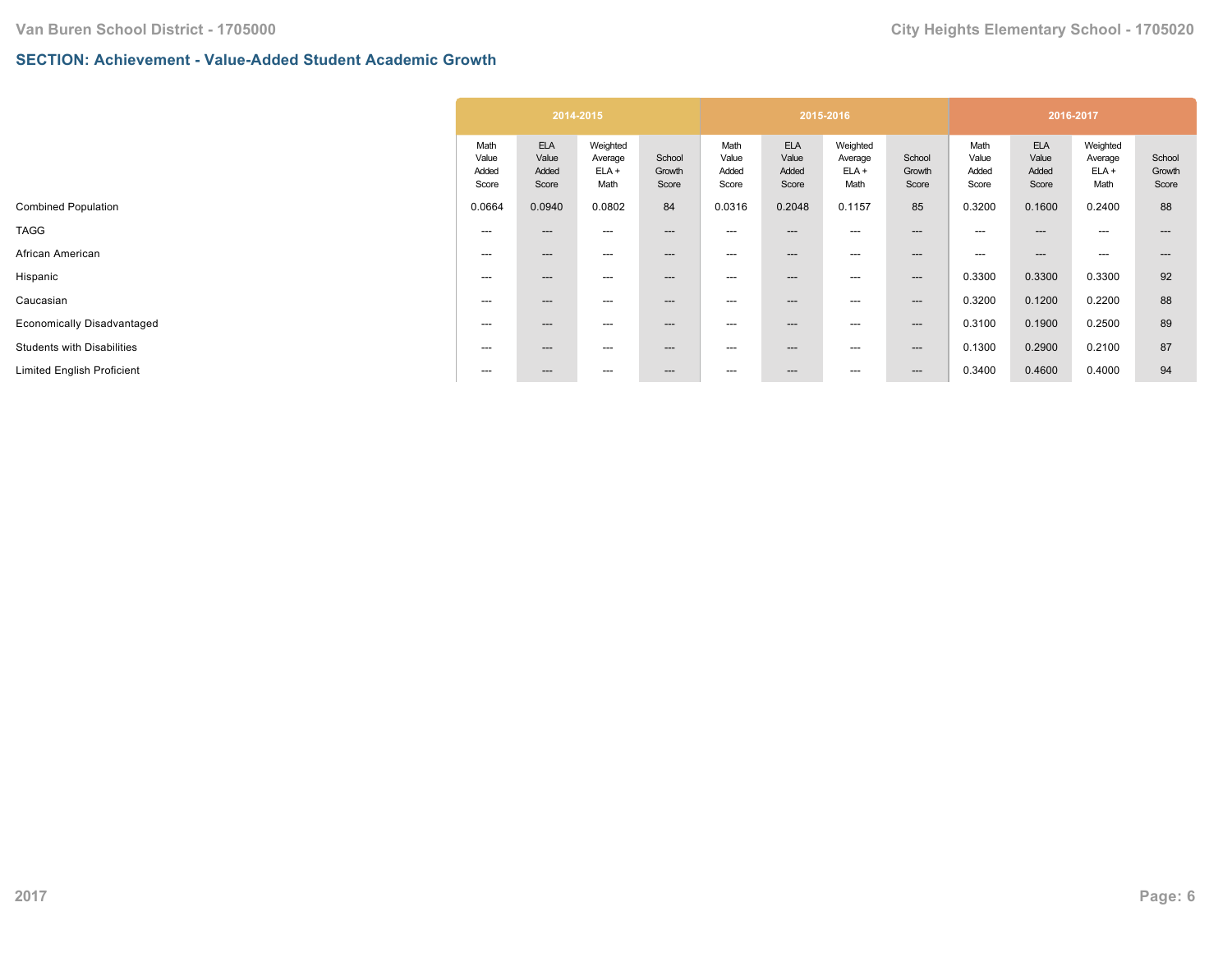|                                       |                                     | 2014-2015                |                                   |        | 2015-2016                |                                   |                          | 2016-2017       |                                   |
|---------------------------------------|-------------------------------------|--------------------------|-----------------------------------|--------|--------------------------|-----------------------------------|--------------------------|-----------------|-----------------------------------|
|                                       | School                              | <b>District</b>          | <b>State</b>                      | School | <b>District</b>          | <b>State</b>                      | School                   | <b>District</b> | <b>State</b>                      |
| Grade One Reading Comprehension       | 62                                  | 53                       | 52                                | 62     | 48                       | 51                                | 55                       | 47              | 50                                |
| Grade One Math Problems               | 47                                  | 41                       | 50                                | 38     | 37                       | 50                                | 37                       | 43              | 49                                |
| Grade Two Reading Comprehension       | 59                                  | 51                       | 56                                | 57     | 51                       | 56                                | 60                       | 47              | 54                                |
| Grade Two Math Problems               | 46                                  | 48                       | 54                                | 50     | 48                       | 54                                | 49                       | 46              | 51                                |
| Grade Three Reading                   | ---                                 | $\qquad \qquad \cdots$   | $\hspace{0.05cm} \ldots$          | $---$  | ---                      | $\hspace{0.05cm} \ldots$          | $\qquad \qquad \cdots$   | ---             | $\hspace{0.05cm} \ldots$          |
| Grade Three Math                      | ---                                 | $\qquad \qquad \cdots$   | $\hspace{0.05cm} \ldots$          | $---$  | ---                      | $\hspace{0.05cm} \ldots$          | $\qquad \qquad \cdots$   | ---             | $\hspace{0.05cm} \ldots$          |
| <b>Grade Four Reading</b>             | ---                                 | $---$                    | $\hspace{0.05cm} \dashrightarrow$ | $---$  | ---                      | $\hspace{0.05cm} \ldots$          | $\qquad \qquad \cdots$   | ---             | $---$                             |
| Grade Four Math                       | ---                                 | ---                      | $\hspace{0.05cm} \dashrightarrow$ | $---$  | ---                      | $\hspace{0.05cm} \dashrightarrow$ | $---$                    | ---             | $\hspace{0.05cm} \ldots$          |
| <b>Grade Five Reading</b>             | ---                                 | $---$                    | $\hspace{0.05cm} \ldots$          | $---$  | ---                      | $\hspace{0.05cm} \ldots$          | $\qquad \qquad \cdots$   | ---             | ---                               |
| Grade Five Math                       | ---                                 | $---$                    | $---$                             | $---$  | ---                      | $\hspace{0.05cm} \ldots$          | $---$                    | ---             | $---$                             |
| <b>Grade Five Science</b>             | ---                                 | ---                      | $\hspace{0.05cm} \dashrightarrow$ | $---$  | ---                      | $\hspace{0.05cm} \dashrightarrow$ | $---$                    | ---             | $\hspace{0.05cm} \dashrightarrow$ |
| <b>Grade Six Reading</b>              | ---                                 | ---                      | $---$                             | $---$  | ---                      | $\hspace{0.05cm} \ldots$          | $---$                    | ---             | $---$                             |
| Grade Six Math                        | ---                                 | $---$                    | $---$                             | $---$  | ---                      | $---$                             | $---$                    | ---             | $---$                             |
| <b>Grade Seven Reading</b>            | $\hspace{0.05cm}---\hspace{0.05cm}$ | $\qquad \qquad \cdots$   | $\hspace{0.05cm} \ldots$          | $---$  | ---                      | $\hspace{0.05cm} \ldots$          | $\qquad \qquad \cdots$   | ---             | $\hspace{0.05cm} \ldots$          |
| Grade Seven Math                      | ---                                 | $\qquad \qquad \cdots$   | $\hspace{0.05cm} \dashrightarrow$ | $---$  | $\qquad \qquad \cdots$   | $\hspace{0.05cm} \dashrightarrow$ | $\qquad \qquad \cdots$   | ---             | $---$                             |
| Grade Seven Science                   | ---                                 | ---                      | $\hspace{0.05cm} \dashrightarrow$ | $---$  | ---                      | $\hspace{0.05cm} \dashrightarrow$ | ---                      | ---             | $\hspace{0.05cm} \dashrightarrow$ |
| <b>Grade Eight Reading</b>            | $\hspace{0.05cm} \ldots$            | $---$                    | $\hspace{0.05cm} \ldots$          | $---$  | $\hspace{0.05cm} \ldots$ | $\hspace{0.05cm} \ldots$          | $---$                    | ---             | $---$                             |
| Grade Eight Math                      | ---                                 | $---$                    | $\hspace{0.05cm} \dashrightarrow$ | $---$  | ---                      | $\hspace{0.05cm} \dashrightarrow$ | $\qquad \qquad \cdots$   | $---$           | ---                               |
| Grade Nine Reading Comprehension      | ---                                 | ---                      | $\hspace{0.05cm} \dashrightarrow$ | $---$  | ---                      | $\hspace{0.05cm} \dashrightarrow$ | $---$                    | ---             | $\hspace{0.05cm} \ldots$          |
| Grade Nine Math Concepts and Problems | $\hspace{0.05cm}---\hspace{0.05cm}$ | $\hspace{0.05cm} \ldots$ | $\hspace{0.05cm} \ldots$          | ---    | ---                      | $\hspace{0.05cm} \ldots$          | $\hspace{0.05cm} \ldots$ | ---             | $---$                             |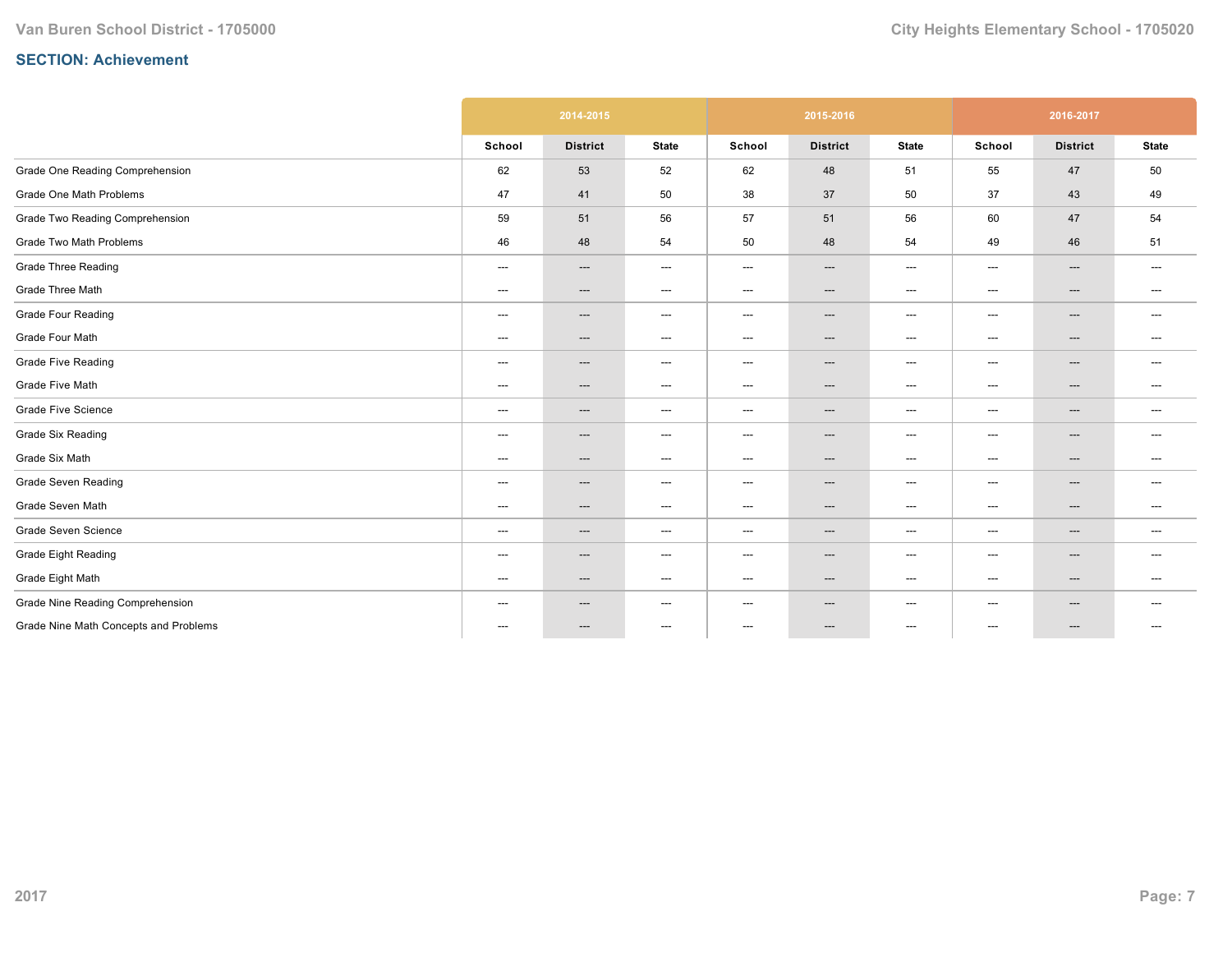|                                                                               |                          | 2014-2015       |              |                          | 2015-2016       |              |                          | 2016-2017       |              |
|-------------------------------------------------------------------------------|--------------------------|-----------------|--------------|--------------------------|-----------------|--------------|--------------------------|-----------------|--------------|
|                                                                               | School                   | <b>District</b> | <b>State</b> | School                   | <b>District</b> | <b>State</b> | School                   | <b>District</b> | <b>State</b> |
| <b>American College Test (ACT)</b>                                            |                          |                 |              |                          |                 |              |                          |                 |              |
| Participation in Grade 11 Statewide ACT Administration                        | ---                      |                 |              | ---                      | 417             | 31,152       | ---                      | 431             | 31,268       |
| Number of Students Taking Universal ACT                                       | ---                      |                 | 8,790        | ---                      |                 |              | ---                      |                 |              |
| District Provided Remediation for Students Taking Universal ACT               |                          | ---             | 73           |                          | ---             | $\mathbf 0$  |                          | ---             | $\mathbf 0$  |
| * Number of Students in College and Career Readiness Planning Program (CCRPP) | ---                      | 239             | 2,014        | ---                      | 425             | 2,331        | ---                      | ---             | ---          |
| Number of Students Taking ACT in Grades 9-11                                  | $---$                    | 377             | 27,271       | $\hspace{0.05cm} \ldots$ | 551             | 39,564       | ---                      | 571             | 39,627       |
| Number of Graduates that have taken ACT in High School                        | ---                      | 283             | 23,364       | ---                      | 329             | 23,966       | ---                      | 394             | 28,938       |
| <b>ACT Reading</b>                                                            | $---$                    | 21.96           | 21.35        | $---$                    | 22.03           | 21.29        | ---                      | 20.42           | 20.39        |
| <b>ACT English</b>                                                            | $---$                    | 20.68           | 20.16        | $---$                    | 20.81           | 20.06        | $---$                    | 19.49           | 19.23        |
| <b>ACT Mathematics</b>                                                        | ---                      | 20.50           | 20.14        | ---                      | 20.37           | 19.86        | $\hspace{0.05cm} \ldots$ | 19.40           | 19.31        |
| <b>ACT Science</b>                                                            | ---                      | 21.30           | 20.85        | ---                      | 21.05           | 20.71        | ---                      | 19.93           | 20.15        |
| <b>ACT Composite</b>                                                          | ---                      | 21.28           | 20.79        | ---                      | 21.23           | 20.64        | ---                      | 19.96           | 19.93        |
| <b>SAT® by College Board</b>                                                  |                          |                 |              |                          |                 |              |                          |                 |              |
| Number of Students Taking SAT College Admission Test                          | ---                      | $\sqrt{5}$      | 952          | ---                      | $\overline{2}$  | 852          | ---                      | 3               | 1,344        |
| <b>SAT Critical Reading Mean</b>                                              | ---                      | <b>RV</b>       | 565          | ---                      | <b>RV</b>       | 569          | ---                      | <b>RV</b>       | 593          |
| SAT Math Mean                                                                 | ---                      | <b>RV</b>       | 568          | ---                      | <b>RV</b>       | 569          | ---                      | <b>RV</b>       | 574          |
| <b>SAT Writing Mean</b>                                                       | $---$                    | <b>RV</b>       | 547          | ---                      | <b>RV</b>       | 550          | $\hspace{0.05cm} \ldots$ | <b>RV</b>       |              |
| <b>Advanced Placement Courses (AP)</b>                                        |                          |                 |              |                          |                 |              |                          |                 |              |
| Number of Students Taking Advanced Placement (AP) Courses                     | $---$                    | 507             | 27,646       | ---                      | 502             | 27,827       | ---                      | 359             | 29,109       |
| Number of AP Exams Taken                                                      | ---                      | 719             | 44,951       | ---                      | 684             | 46,094       | ---                      | 498             | 46,686       |
| Number of AP Exams Scored 3, 4, or 5                                          | ---                      | 218             | 14,391       | ---                      | 221             | 15,079       | ---                      | 179             | 15,812       |
| Number of Students Taking International Baccalaureate Courses                 | ---                      | $---$           | 1,328        | ---                      | ---             | 573          | ---                      | ---             | 569          |
| <b>College Going Rate</b>                                                     |                          |                 |              |                          |                 |              |                          |                 |              |
| All Students                                                                  | ---                      | 52.4 %          | 55.3 %       | ---                      | 50.7%           | 50.5 %       | ---                      | 46.5 %          | 48.2%        |
| African American                                                              | ---                      | 75.0 %          | 54.2 %       | ---                      | 47.1 %          | 46.7%        | ---                      | 31.3%           | 40.3%        |
| Hispanic                                                                      | $---$                    | 41.8%           | 39.5 %       | $---$                    | 49.4 %          | 38.9%        | $---$                    | 39.1 %          | 39.5 %       |
| Caucasian                                                                     | $\hspace{0.05cm} \ldots$ | 54.3 %          | 58.3%        | $\hspace{0.05cm} \ldots$ | 50.2%           | 53.7 %       | $\hspace{0.05cm} \ldots$ | 47.7 %          | 52.3 %       |
| Economically Disadvantaged                                                    | $---$                    | 38.3 %          | 46.9%        | ---                      | 42.2 %          | 42.3%        | ---                      | 34.1 %          | 39.3 %       |
| <b>Students with Disabilities</b>                                             | ---                      | 19.2 %          | 22.4 %       | ---                      | 23.3 %          | 20.1%        | ---                      | 4.4%            | 19.4 %       |
| <b>Limited English Proficient</b>                                             | ---                      | 63.2 %          | 30.2 %       | ---                      | 58.3 %          | 31.4 %       | ---                      | 41.2%           | 23.4 %       |

\* College and Career Readiness Planning Program (CCRPP Arkansas Code Annotated § 615441) was repealed by the 91st General Assembly in 2017.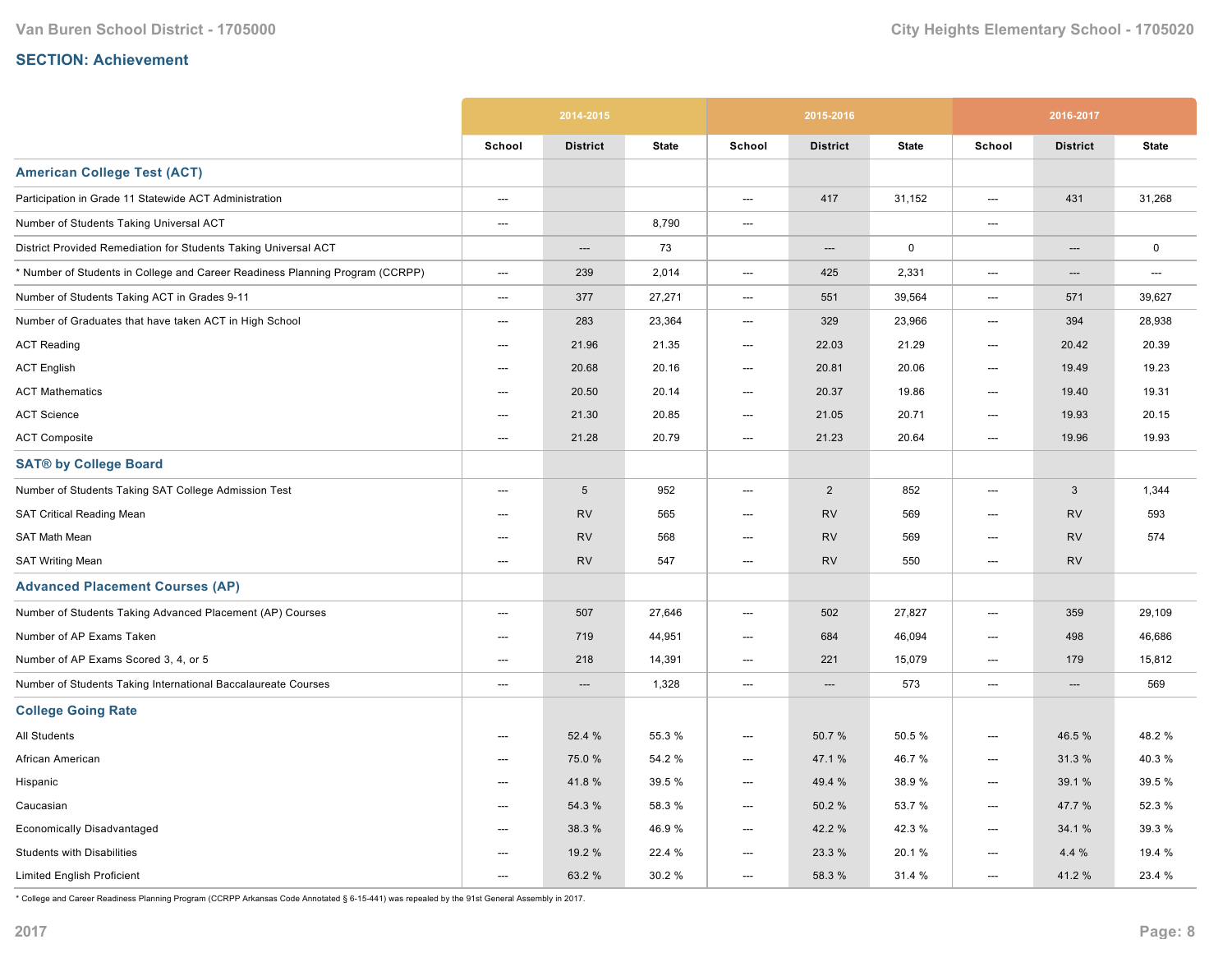|                                         |        | 2014-2015       |              |                          | 2015-2016       |              |                          | 2016-2017       |              |
|-----------------------------------------|--------|-----------------|--------------|--------------------------|-----------------|--------------|--------------------------|-----------------|--------------|
|                                         | School | <b>District</b> | <b>State</b> | School                   | <b>District</b> | <b>State</b> | School                   | <b>District</b> | <b>State</b> |
| <b>College Credit Accumulation Rate</b> |        |                 |              |                          |                 |              |                          |                 |              |
| All Students                            | ---    | 43.6 %          | 35.1 %       | $---$                    | 1.4%            | 1.2%         | $---$                    | 61.0%           | 54.1 %       |
| African American                        | ---    | $0.0 \%$        | 19.8 %       | $---$                    | $0.0 \%$        | 0.3%         | $\hspace{0.05cm} \ldots$ | 37.5 %          | 37.9%        |
| Hispanic                                | ---    | 46.4 %          | 29.5 %       | $\hspace{0.05cm} \ldots$ | 0.0%            | 1.0%         | $\hspace{0.05cm} \ldots$ | 55.8%           | 48.4 %       |
| Caucasian                               | ---    | 45.3 %          | 39.8%        | $\hspace{0.05cm} \ldots$ | 2.0%            | 1.4%         | $\hspace{0.05cm} \ldots$ | 59.8 %          | 59.3 %       |
| <b>Economically Disadvantaged</b>       | ---    | 37.5 %          | 24.9%        | $---$                    | 2.1%            | 1.0 %        | $---$                    | 56.7%           | 42.4 %       |
| <b>Students with Disabilities</b>       | ---    | 0.0%            | 11.7 %       | $\hspace{0.05cm} \ldots$ | $0.0 \%$        | $0.0 \%$     | ---                      | 50.0 %          | 24.8%        |
| <b>Limited English Proficient</b>       | ---    | 0.0%            | 21.1 %       | $---$                    | $0.0 \%$        | 0.4%         | $---$                    | 50.0 %          | 39.4 %       |

\* The College Credit Accumulation Rate definition from the U.S. Department of Education gives high school graduates two years at an institution of higher education to complete at least one year's worth of college credit th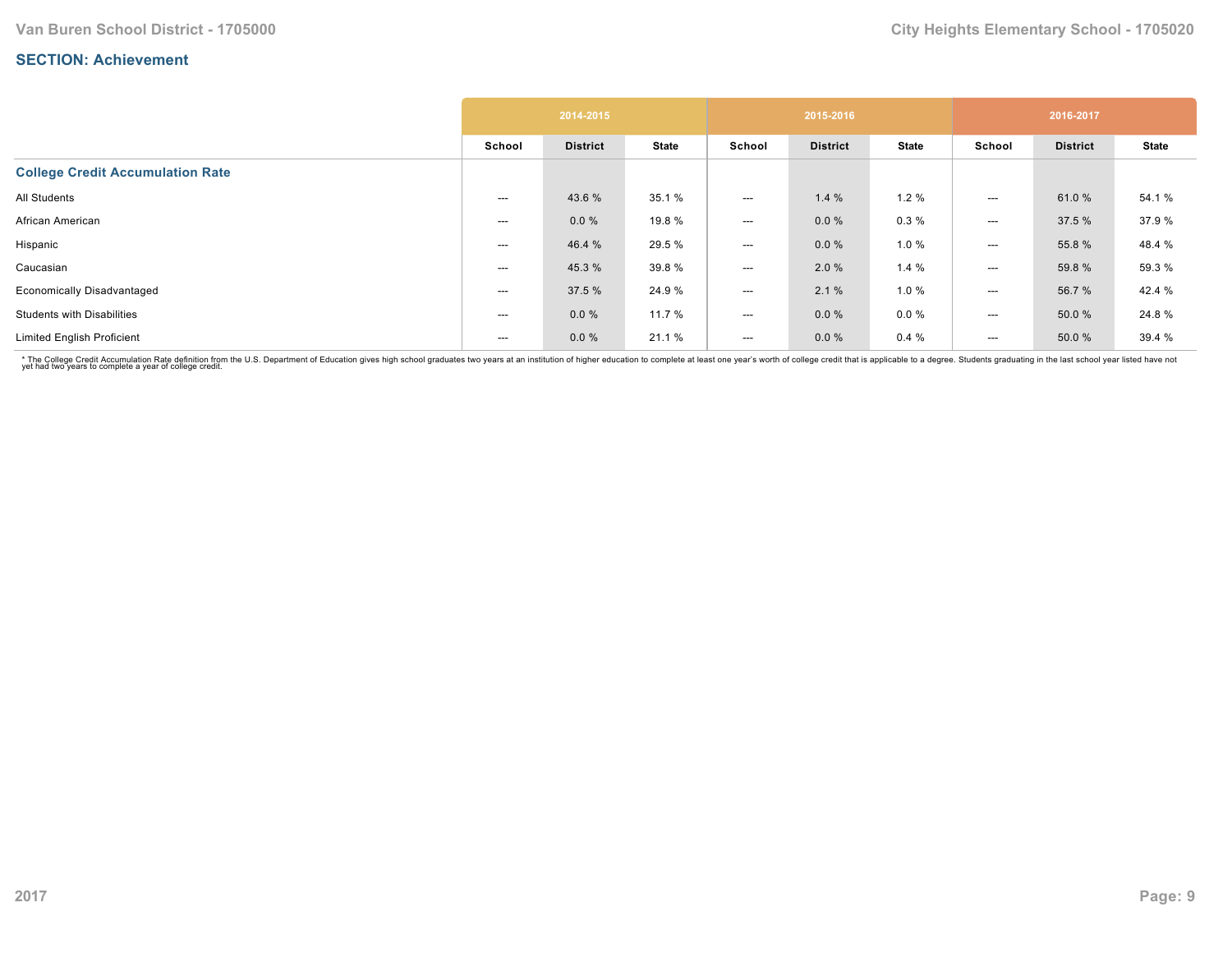# **SECTION: School Performance**

|                                                                                                                   |        | 2014-2015       |              |        | 2015-2016       |              |        | 2016-2017       |              |
|-------------------------------------------------------------------------------------------------------------------|--------|-----------------|--------------|--------|-----------------|--------------|--------|-----------------|--------------|
|                                                                                                                   | School | <b>District</b> | <b>State</b> | School | <b>District</b> | <b>State</b> | School | <b>District</b> | <b>State</b> |
| <b>Arkansas ESEA Accountability</b>                                                                               |        |                 |              |        |                 |              |        |                 |              |
| Needs Improvement                                                                                                 | Y      | 9               | 834          | Y      | 9               | 827          | ---    | $\mathbf 0$     | $\Omega$     |
| <b>Needs Improvement Priority</b>                                                                                 | N      | $\mathbf 0$     | 46           | N      | $\mathbf 0$     | 42           | $---$  | $\mathbf{0}$    | O            |
| Needs Improvement Priority Met Year 1 Exit Criteria                                                               | N      | $\mathbf{0}$    | 3            | N      | $\mathbf{0}$    | 2            | $---$  | $\mathbf{0}$    | <sup>0</sup> |
| <b>Needs Improvement Focus</b>                                                                                    | N      | $\mathbf 0$     | 103          | N      | $\mathbf 0$     | 87           | ---    | $\mathbf 0$     | ŋ            |
| Needs Improvement Focus Met Year 1 Exit Criteria                                                                  | N      | $\mathbf{0}$    | 31           | N      | $\mathbf 0$     | 11           | $---$  | $\mathbf{0}$    |              |
| Achieving                                                                                                         | N      | $\mathbf 0$     | 73           | N      | $\mathbf 0$     | 91           | $---$  | $\Omega$        | O            |
| Exemplary                                                                                                         | N      | $\mathbf 0$     | 0            | N      | $\mathbf 0$     | 0            | $---$  | $\mathbf 0$     | 0            |
| Since the Arkansas ESSA Plan was approved, school Improvement labels established under NCLB have been<br>removed. |        |                 |              |        |                 |              |        |                 |              |
| <b>School Rating</b>                                                                                              |        |                 |              |        |                 |              |        |                 |              |
| 2015 School Performance Rating                                                                                    | C      |                 |              | N/A    |                 |              | N/A    |                 |              |
| Overall Points for School Rating                                                                                  | 231    |                 |              | N/A    |                 |              | N/A    |                 |              |
| Count of Schools with Rating = A (270 - 300 Points)                                                               |        | $\mathbf 0$     | 10           |        |                 |              |        |                 |              |
| Count of Schools with Rating = B (240 - 269 Points)                                                               |        | $\mathbf 0$     | 224          |        |                 |              |        |                 |              |
| Count of Schools with Rating = C (210 - 239 Points)                                                               |        | $6\phantom{1}$  | 564          |        |                 |              |        |                 |              |
| Count of Schools with Rating = D (180 - 209 Points)                                                               |        | 3               | 228          |        |                 |              |        |                 |              |
| Count of Schools with Rating = F (Less than 180 Points)                                                           |        | $\mathbf{0}$    | 19           |        |                 |              |        |                 |              |
| Act 20 of 2016 paused the school ratings under 6-15-2105                                                          |        |                 |              |        |                 |              |        |                 |              |
| 2017 School Performance Rating                                                                                    | N/A    |                 |              | N/A    |                 |              | A      |                 |              |
| Overall Points for School Rating                                                                                  | N/A    |                 |              | N/A    |                 |              | 82.84  |                 |              |
| Count of Schools with Rating = A                                                                                  |        |                 |              |        |                 |              |        | $\overline{2}$  | 163          |
| Count of Schools with Rating = B                                                                                  |        |                 |              |        |                 |              |        | $\overline{2}$  | 290          |
| Count of Schools with Rating = C                                                                                  |        |                 |              |        |                 |              |        | 5               | 384          |
| Count of Schools with Rating = D                                                                                  |        |                 |              |        |                 |              |        | -1              | 170          |
| Count of Schools with Rating = F                                                                                  |        |                 |              |        |                 |              |        | $\mathbf{0}$    | 33           |

The School Performance website at the following link has more information on the school rating: http://www.arkansased.gov/divisions/public-school-accountability/school-performance/report-card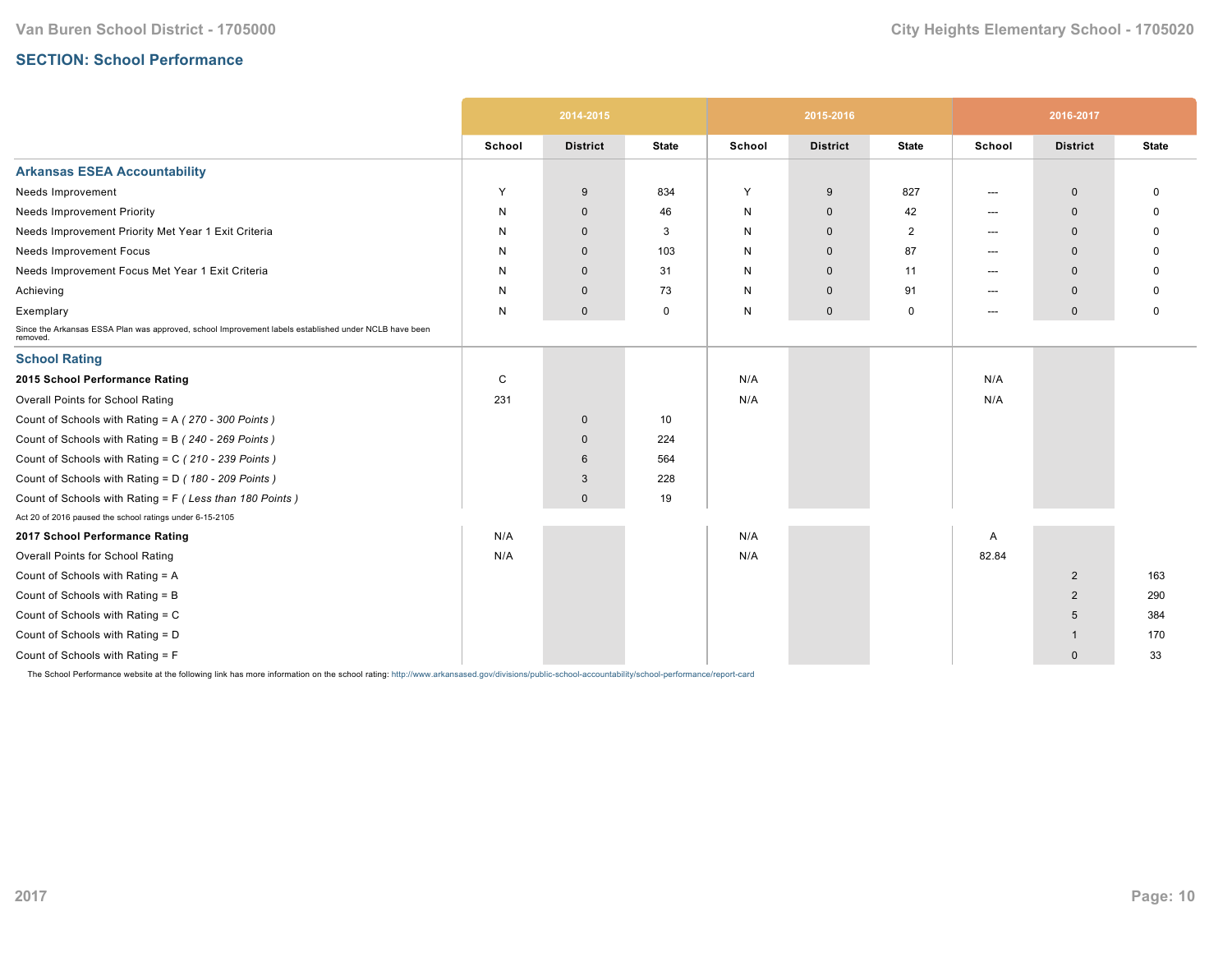# **SECTION: School Performance**

|                                                                        |        | 2014-2015       |              |        | 2015-2016       |              |                        | 2016-2017       |              |
|------------------------------------------------------------------------|--------|-----------------|--------------|--------|-----------------|--------------|------------------------|-----------------|--------------|
|                                                                        | School | <b>District</b> | <b>State</b> | School | <b>District</b> | <b>State</b> | School                 | <b>District</b> | <b>State</b> |
| <b>District Provides Textbooks or Digital Resources for all Pupils</b> |        |                 |              |        |                 |              |                        |                 |              |
| District Provides Textbooks or Digital Resources for all Pupils        |        | Y               | 100 %        |        | Y               | 100 %        |                        | Y               | 100 %        |
| <b>Annual Accreditation Status</b>                                     |        |                 |              |        |                 |              |                        |                 |              |
| <b>Annual Accreditation Status Accredited</b>                          | Y      | $\overline{7}$  | 784          | Y      | $\overline{4}$  | 800          | Y                      | 8               | 796          |
| Accredited-Cited                                                       | N      | $\overline{1}$  | 261          | N      | 5               | 245          | N                      | $\overline{2}$  | 253          |
| Accredited-Probationary                                                | N      | $\overline{1}$  | 21           | N      | $\mathbf 0$     | 10           | N                      | $\mathbf{0}$    | 11           |
| Attendance Rate (*State Goal 91.13%)                                   |        |                 |              |        |                 |              |                        |                 |              |
| Attendance Rate Combined                                               | 94.8%  | 94.2 %          | 94.4 %       | 95.5 % | 95.2 %          | 94.5 %       | 94.6%                  | 94.5 %          | 94.4 %       |
| Attendance Rate for Targeted Acheivement Gap Group                     | 95.1%  | 94.4 %          | 94.6%        | 95.1 % | 95.4 %          | 94.7%        | 95.0%                  | 95.1%           | 94.7%        |
| Attendance Rate African American                                       | 94.8%  | 95.0%           | 94.5 %       | 94.1%  | 95.4 %          | 94.3 %       | 96.2%                  | 93.9%           | 94.4 %       |
| Attendance Rate Hispanic                                               | 94.0%  | 94.7%           | 95.0%        | 96.6%  | 95.9%           | 95.0%        | 94.6%                  | 95.2%           | 94.8%        |
| Attendance Rate Caucasian                                              | 95.1%  | 93.9 %          | 94.2%        | 95.3%  | 94.5 %          | 94.3 %       | 94.4 %                 | 94.1 %          | 94.4 %       |
| Attendance Rate Economically Disadvantaged                             | 95.4 % | 94.6 %          | 94.8%        | 96.0%  | 95.8%           | 94.9%        | 95.1%                  | 95.4 %          | 95.0%        |
| Attendance Rate Students with Disabilities                             | 94.2%  | 93.7%           | 94.1%        | 93.3 % | 94.6%           | 94.3%        | 95.0%                  | 94.4 %          | 94.2 %       |
| Attendance Rate Limited English Proficient                             | 94.9%  | 95.5 %          | 95.4 %       | 96.7 % | 96.7 %          | 95.3%        | 95.7%                  | 95.8%           | 94.9%        |
| <b>Dropout Rate</b>                                                    |        |                 |              |        |                 |              |                        |                 |              |
| Dropout Rate                                                           | ---    | 2.05 %          | 2.25 %       | ---    | 2.19 %          | 2.32 %       | $\qquad \qquad \cdots$ | 1.99 %          | 2.32 %       |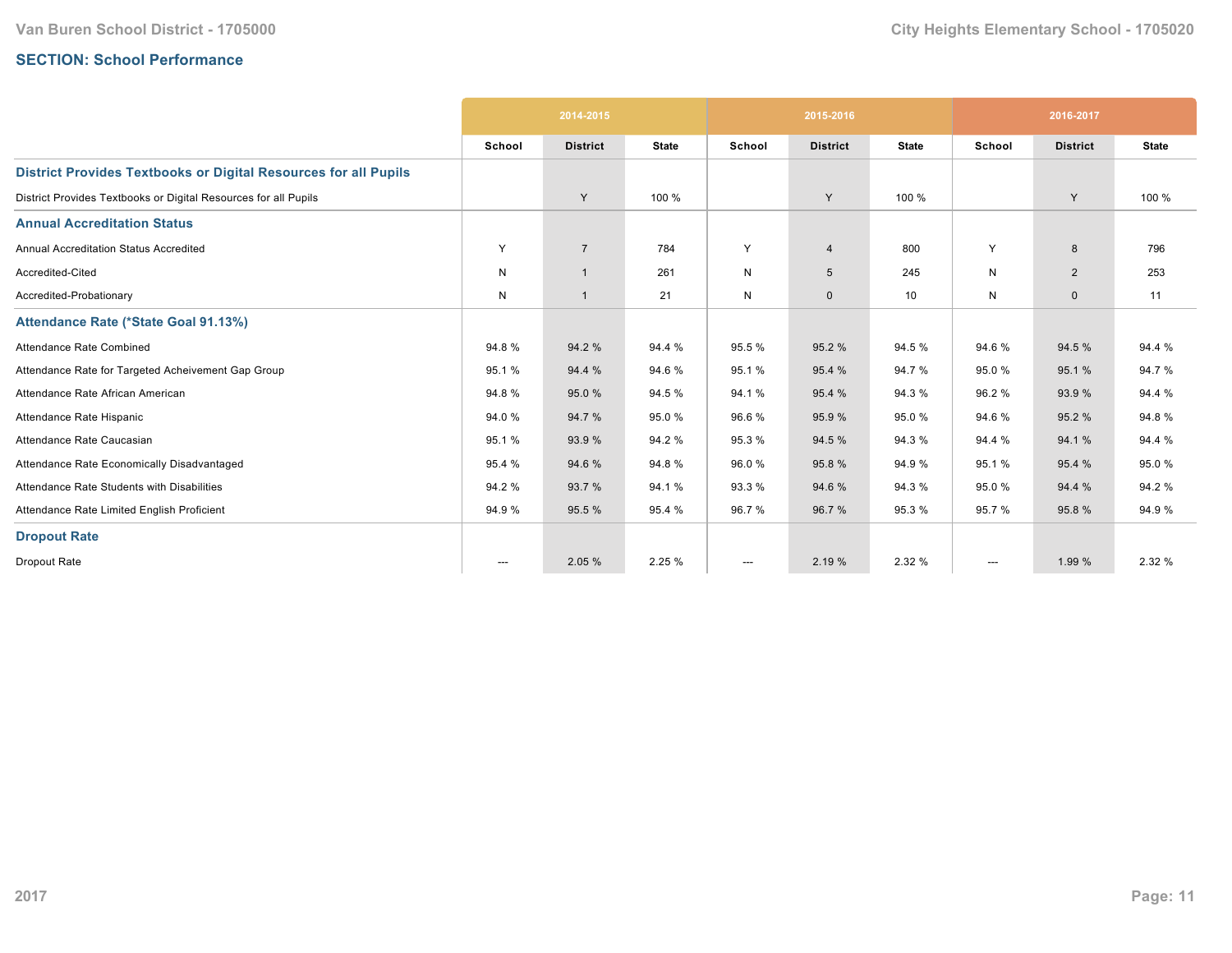# **SECTION: School Performance**

|                                                              |        | 2014-2015       |                                   | 2015-2016 |                          |                                   | 2016-2017 |                 |              |
|--------------------------------------------------------------|--------|-----------------|-----------------------------------|-----------|--------------------------|-----------------------------------|-----------|-----------------|--------------|
|                                                              | School | <b>District</b> | <b>State</b>                      | School    | <b>District</b>          | <b>State</b>                      | School    | <b>District</b> | <b>State</b> |
| <b>Four-Year Graduation Rate</b>                             |        |                 |                                   |           |                          |                                   |           |                 |              |
| Four-Year Graduation Rate Combined                           | ---    | 84.2 %          | 84.9%                             | ---       | 87.6 %                   | 87.0%                             | ---       | 89.8%           | 88.0%        |
| Four-Year Graduation Rate for Targeted Acheivement Gap Group | ---    | 81.4 %          | 81.9%                             | ---       | 84.9%                    | 83.8%                             | ---       | 87.5 %          | 84.8%        |
| Four-Year Graduation Rate African American                   | ---    | <b>RV</b>       | 77.5 %                            | ---       | 77.3 %                   | 81.5%                             | ---       | 94.1%           | 83.4 %       |
| Four-Year Graduation Rate Hispanic                           | ---    | 89.3 %          | 84.5%                             | ---       | 93.3%                    | 85.7%                             | ---       | 88.6%           | 85.7%        |
| Four-Year Graduation Rate Caucasian                          | ---    | 81.3%           | 87.4 %                            | ---       | 86.7%                    | 89.2%                             | ---       | 89.5 %          | 90.0%        |
| Four-Year Graduation Rate Economically Disadvantaged         | ---    | 81.0%           | 81.7%                             | ---       | 84.3%                    | 83.8%                             | ---       | 87.2 %          | 84.9%        |
| Four-Year Graduation Rate Students with Disabilities         | $---$  | 89.7 %          | 81.9%                             | ---       | 85.7%                    | 84.3%                             | ---       | 89.6 %          | 83.8%        |
| Four-Year Graduation Rate Limited English Proficient         | $---$  | 95.0%           | 85.9%                             | ---       | 92.3 %                   | 85.7%                             | ---       | 90.9 %          | 82.1%        |
| <b>Five-Year Graduation Rate</b>                             |        |                 |                                   |           |                          |                                   |           |                 |              |
| Five-Year Graduation Rate Combined                           | $---$  | ---             | $\hspace{0.05cm} \ldots$          | ---       | ---                      | $\hspace{0.05cm} \ldots$          | ---       | 88.6%           | 87.4 %       |
| Five-Year Graduation Rate for Targeted Acheivement Gap Group | $---$  | ---             | $\hspace{0.05cm} \dashrightarrow$ | ---       | $\hspace{0.05cm} \cdots$ | ---                               | ---       | 85.4 %          | 84.4 %       |
| Five-Year Graduation Rate African American                   | $---$  | ---             | $\hspace{0.05cm} \cdots$          | ---       | ---                      | ---                               | ---       | 81.8%           | 82.1%        |
| Five-Year Graduation Rate Hispanic                           | ---    | ---             | $\hspace{0.05cm} \ldots$          | ---       | ---                      | $\hspace{0.05cm} \ldots$          | ---       | 92.6 %          | 86.4%        |
| Five-Year Graduation Rate Caucasian                          | ---    | ---             | $\hspace{0.05cm} \dashrightarrow$ | ---       | ---                      | $\hspace{0.05cm} \dashrightarrow$ | ---       | 88.3%           | 89.4%        |
| Five-Year Graduation Rate Economically Disadvantaged         | ---    | ---             | $\hspace{0.05cm} \ldots$          | ---       | ---                      | $\hspace{0.05cm} \ldots$          | ---       | 85.0%           | 84.3%        |
| Five-Year Graduation Rate Students with Disabilities         | ---    | ---             | $\hspace{0.05cm} \ldots$          | ---       | ---                      | $\hspace{0.05cm} \ldots$          | ---       | 83.7 %          | 84.8%        |
| Five-Year Graduation Rate Limited English Proficient         | ---    | ---             | $\hspace{0.05cm} \ldots$          | ---       | ---                      | $\hspace{0.05cm} \ldots$          | ---       | 90.3%           | 83.9%        |
| * Grade Inflation Rate (ACT)                                 | ---    | 27.30 %         | 32.80%                            | $---$     | 33.50 %                  | 36.40%                            | ---       | $---$           | $---$        |
| <b>College Remediation Rate</b>                              | ---    | 51.4 %          | 54.2 %                            | ---       | 53.8 %                   | 56.9%                             | ---       | 60.7%           | 61.8%        |
| <b>Enrollment</b>                                            |        |                 |                                   |           |                          |                                   |           |                 |              |
| October 1 Enrollment                                         | 362    | 5,828           | 476,083                           | 364       | 5,818                    | 476,049                           | 390       | 5,817           | 477,268      |

 $*$  Grade Inflation (Arkansas Code Annotated § 6-15-421) was repealed by the 91st General Assembly in 2017.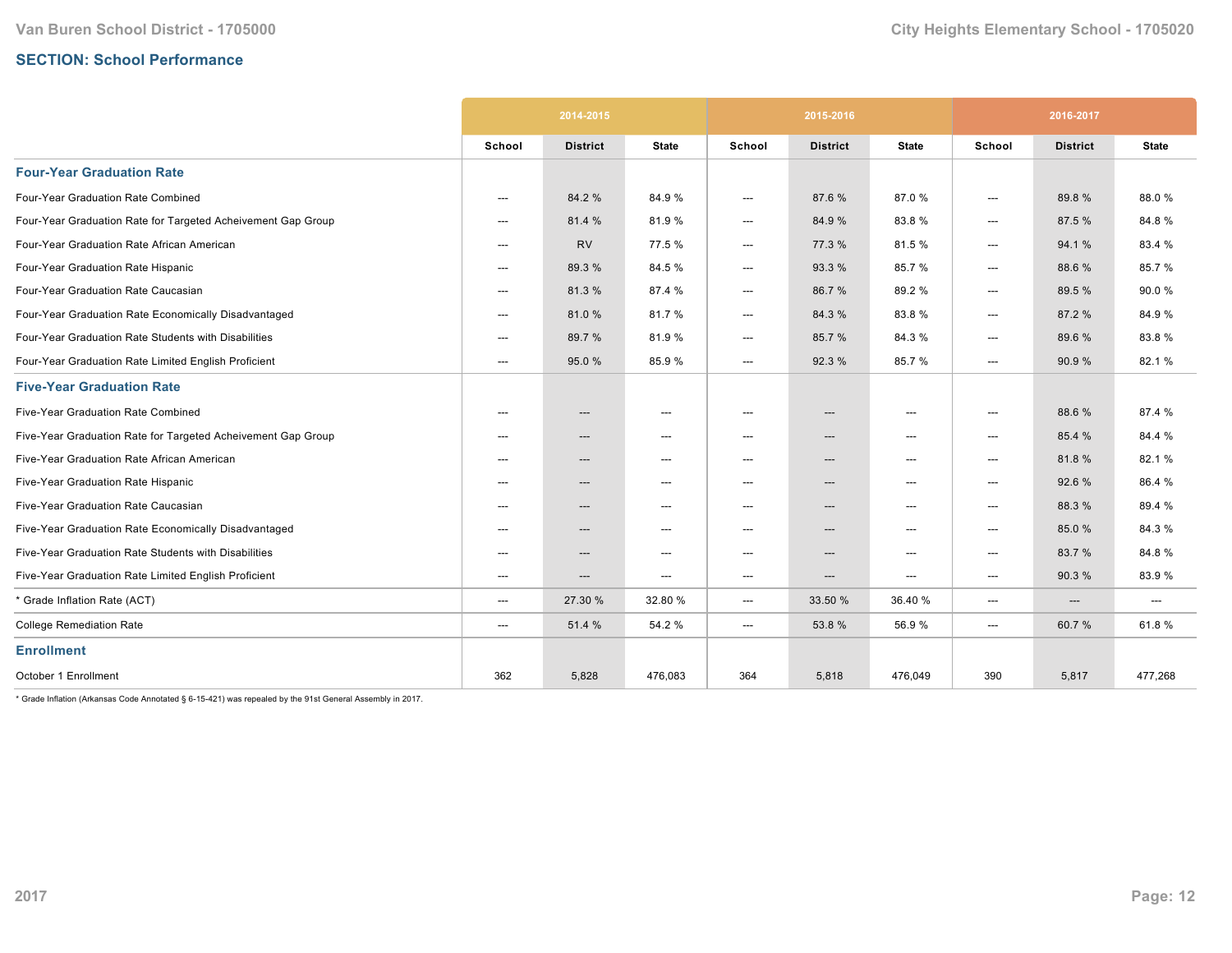## **SECTION: School Environment**

|                                                      | 2014-2015 |                 |              | 2015-2016 |                 |              | 2016-2017    |                 |              |  |
|------------------------------------------------------|-----------|-----------------|--------------|-----------|-----------------|--------------|--------------|-----------------|--------------|--|
|                                                      | School    | <b>District</b> | <b>State</b> | School    | <b>District</b> | <b>State</b> | School       | <b>District</b> | <b>State</b> |  |
| Discipline Policies Distributed to Parents           | Υ         | 100 %           | 100 %        | Y         | 100 %           | 100 %        | $\checkmark$ | 100 %           | 100 %        |  |
| Discipline Training Provided to Staff                | Y         | 100 %           | 100 %        | Y         | 100 %           | 100 %        | $\checkmark$ | 100 %           | 100 %        |  |
| Parental Involvement Plan Adopted                    | $\vee$    | 100 %           | 100 %        | Y         | 100 %           | 100 %        | $\checkmark$ | 100 %           | 100 %        |  |
| District Alternative Learning Environment Compliance |           | $\checkmark$    | 93.31 %      |           | Y               | 99.61 %      |              | Y               | 100.00 %     |  |
| Expulsions                                           | ---       | ---             | 480          | $--$      | ---             | 454          | ---          |                 | 570          |  |
| Weapons Incidents                                    | ---       | $\overline{4}$  | 799          | ---       | 9               | 823          | ---          | 13              | 878          |  |
| <b>Staff Assaults</b>                                | ---       | 3               | 664          | $--$      | 3               | 657          | ---          | 3               | 690          |  |
| <b>Student Assaults</b>                              | ---       | 12              | 2,562        |           | 10 <sup>°</sup> | 2,511        | ---          | 5               | 2,700        |  |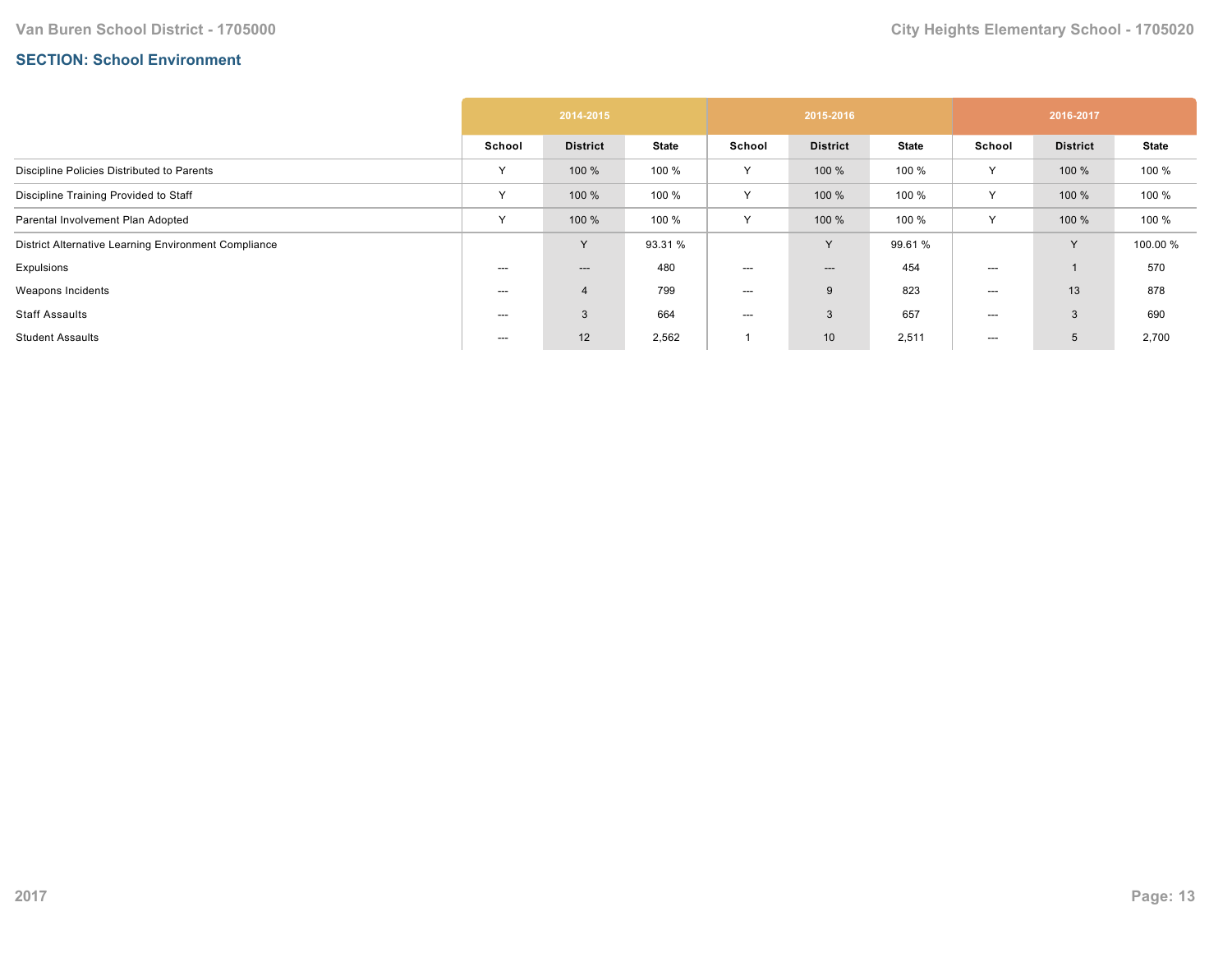# **SECTION: Retention**

|                                         | 2014-2015   |                 |              |             | 2015-2016       |              | 2016-2017   |                 |              |
|-----------------------------------------|-------------|-----------------|--------------|-------------|-----------------|--------------|-------------|-----------------|--------------|
|                                         | School      | <b>District</b> | <b>State</b> | School      | <b>District</b> | <b>State</b> | School      | <b>District</b> | <b>State</b> |
| Number of Students Retained at Grade 1  | $\mathbf 0$ | 5               | 1,313        | 0           | 9               | 1,130        | $\mathbf 0$ | 5               | 1,106        |
| Percent of Students Retained at Grade 1 | 0.00%       | 1.00%           | 3.00 %       | 0.00%       | 2.00 %          | 3.00 %       | 0.00%       | 1.00 %          | 3.00 %       |
| Number of Students Retained at Grade 2  | $\mathbf 0$ | $\overline{4}$  | 511          |             | 6               | 486          | $\mathbf 0$ | $\overline{2}$  | 398          |
| Percent of Students Retained at Grade 2 | 0.00%       | 1.00 %          | 1.00 %       | 2.00 %      | 1.00 %          | 1.00 %       | 0.00%       | 0.00%           | 1.00 %       |
| Number of Students Retained at Grade 3  | $\mathbf 0$ | 4               | 207          | 0           | 8               | 196          | $\mathbf 0$ | $\mathbf 1$     | 169          |
| Percent of Students Retained at Grade 3 | 0.00%       | 1.00 %          | 1.00 %       | 0.00%       | 2.00 %          | 1.00 %       | 0.00%       | 0.00%           | 0.00%        |
| Number of Students Retained at Grade 4  | $\mathbf 0$ | $\overline{2}$  | 131          | 0           | $\overline{7}$  | 114          | $\mathbf 0$ | $\mathbf{0}$    | 77           |
| Percent of Students Retained at Grade 4 | 0.00%       | 0.00%           | 0.00%        | 0.00%       | 2.00 %          | 0.00%        | 0.00%       | 0.00%           | 0.00%        |
| Number of Students Retained at Grade 5  | $\mathbf 0$ | -1              | 108          | $\mathbf 0$ | $\mathbf{0}$    | 112          | $\mathbf 0$ | $\mathbf{0}$    | 62           |
| Percent of Students Retained at Grade 5 | 0.00%       | 0.00%           | 0.00%        | 0.00%       | 0.00%           | 0.00%        | 0.00%       | 0.00%           | 0.00%        |
| Number of Students Retained at Grade 6  | $\mathbf 0$ | $\mathbf 0$     | 142          | 0           | $\mathbf{0}$    | 113          | 0           | $\mathbf{0}$    | 116          |
| Percent of Students Retained at Grade 6 | 0.00%       | 0.00%           | 0.00%        | 0.00%       | 0.00%           | 0.00%        | 0.00%       | 0.00%           | 0.00%        |
| Number of Students Retained at Grade 7  | $\mathbf 0$ | -1              | 316          | 0           | $\overline{2}$  | 255          | $\mathbf 0$ | $\mathbf{0}$    | 253          |
| Percent of Students Retained at Grade 7 | 0.00%       | 0.00%           | 1.00 %       | 0.00%       | 0.00%           | 1.00 %       | 0.00%       | 0.00%           | 1.00 %       |
| Number of Students Retained at Grade 8  | $\mathbf 0$ | $\mathbf{0}$    | 395          | $\mathbf 0$ | $\mathbf{0}$    | 242          | $\mathbf 0$ | $\mathbf{0}$    | 230          |
| Percent of Students Retained at Grade 8 | 0.00%       | 0.00%           | 1.00 %       | 0.00%       | 0.00%           | 1.00 %       | 0.00%       | 0.00%           | 1.00 %       |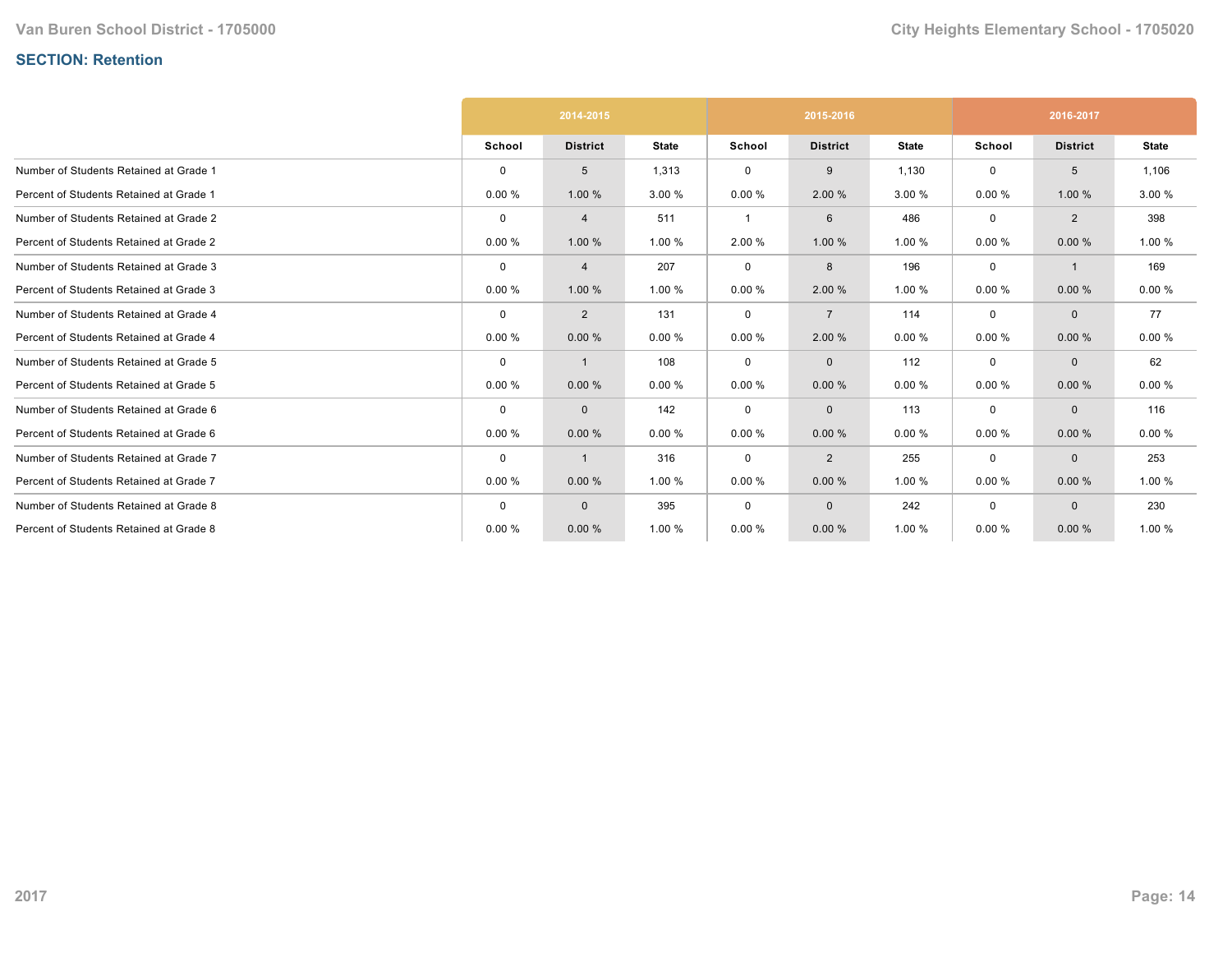# **SECTION: Teacher Quality**

|                                                     | 2014-2015 |                 | 2015-2016    |          |                 | 2016-2017    |                                   |                          |                          |
|-----------------------------------------------------|-----------|-----------------|--------------|----------|-----------------|--------------|-----------------------------------|--------------------------|--------------------------|
|                                                     | School    | <b>District</b> | <b>State</b> | School   | <b>District</b> | <b>State</b> | School                            | <b>District</b>          | <b>State</b>             |
| % Teachers Completely Certified (Licensed)          | 100.0%    | 99.2 %          | 98.8%        | 100.0%   | 100.0%          | 99.5 %       | 100.0%                            | 100.0%                   | 99.7%                    |
| % Teachers with Emergency / Provisional Credentials | $0.0 \%$  | $0.0 \%$        | 0.4%         | $0.0 \%$ | $0.0 \%$        | $0.2 \%$     | $0.0 \%$                          | $0.0 \%$                 | 0.1%                     |
| % Teachers with Bachelor's Degree                   | 94.0%     | 78.0%           | 56.0%        | 97.0%    | 80.0%           | 55.0%        | 94.0%                             | 77.0 %                   | 54.0 %                   |
| % Teachers with Master's Degree                     | 6.0%      | 22.0 %          | 41.0%        | 3.0%     | 19.0 %          | 41.0%        | 6.0%                              | 22.0 %                   | 42.0%                    |
| % Teachers with Advanced Degree                     | $0.0 \%$  | $0.0 \%$        | 1.0 %        | $0.0 \%$ | 1.0%            | 1.0%         | $0.0 \%$                          | 1.0%                     | 1.0 %                    |
| <b>HQ Teachers in High Poverty Schools</b>          |           |                 |              |          |                 |              |                                   |                          |                          |
| % Core Academic Classes not Taught by HQ Teachers   | $0.0 \%$  | $0.0 \%$        | 1.4%         | $0.0 \%$ | $0.0 \%$        | 2.0%         | $\hspace{0.05cm} \cdots$          | $\hspace{0.05cm} \ldots$ | ---                      |
| <b>HQ Teachers in Low Poverty Schools</b>           |           |                 |              |          |                 |              |                                   |                          |                          |
| % Core Academic Classes not Taught by HQ Teachers   | $0.0 \%$  | $0.0 \%$        | 0.7%         | $0.0 \%$ | $0.0 \%$        | 0.7%         | $\hspace{0.05cm} \ldots$          | ---                      | ---                      |
| <b>HQ Teachers Aggregate of All Economic Levels</b> |           |                 |              |          |                 |              |                                   |                          |                          |
| % Core Academic Classes not Taught by HQ Teachers   | $0.0 \%$  | $0.0 \%$        | 0.9%         | $0.0 \%$ | $0.0 \%$        | 1.2%         | $\hspace{0.05cm} \dashrightarrow$ | $\hspace{0.05cm} \ldots$ | $\hspace{0.05cm} \ldots$ |
| <b>School Board Members</b>                         |           |                 |              |          |                 |              |                                   | <b>Hours of Training</b> |                          |
| Kevin Bell                                          |           |                 |              |          |                 |              |                                   | 14.00                    |                          |
| Christy Mayo                                        |           |                 |              |          |                 |              |                                   | 17.00                    |                          |
| <b>Candice Settle-Beshears</b>                      |           |                 |              |          |                 |              |                                   | 6.00                     |                          |
| Carman Young                                        |           |                 |              |          |                 |              |                                   | 16.00                    |                          |
| Theresa Bell                                        |           |                 |              |          |                 |              |                                   | 3.00                     |                          |
| J.R. Mcphate                                        |           |                 |              |          |                 |              |                                   | 3.00                     |                          |
| Lance Lanier                                        |           |                 |              |          |                 |              |                                   | 17.00                    |                          |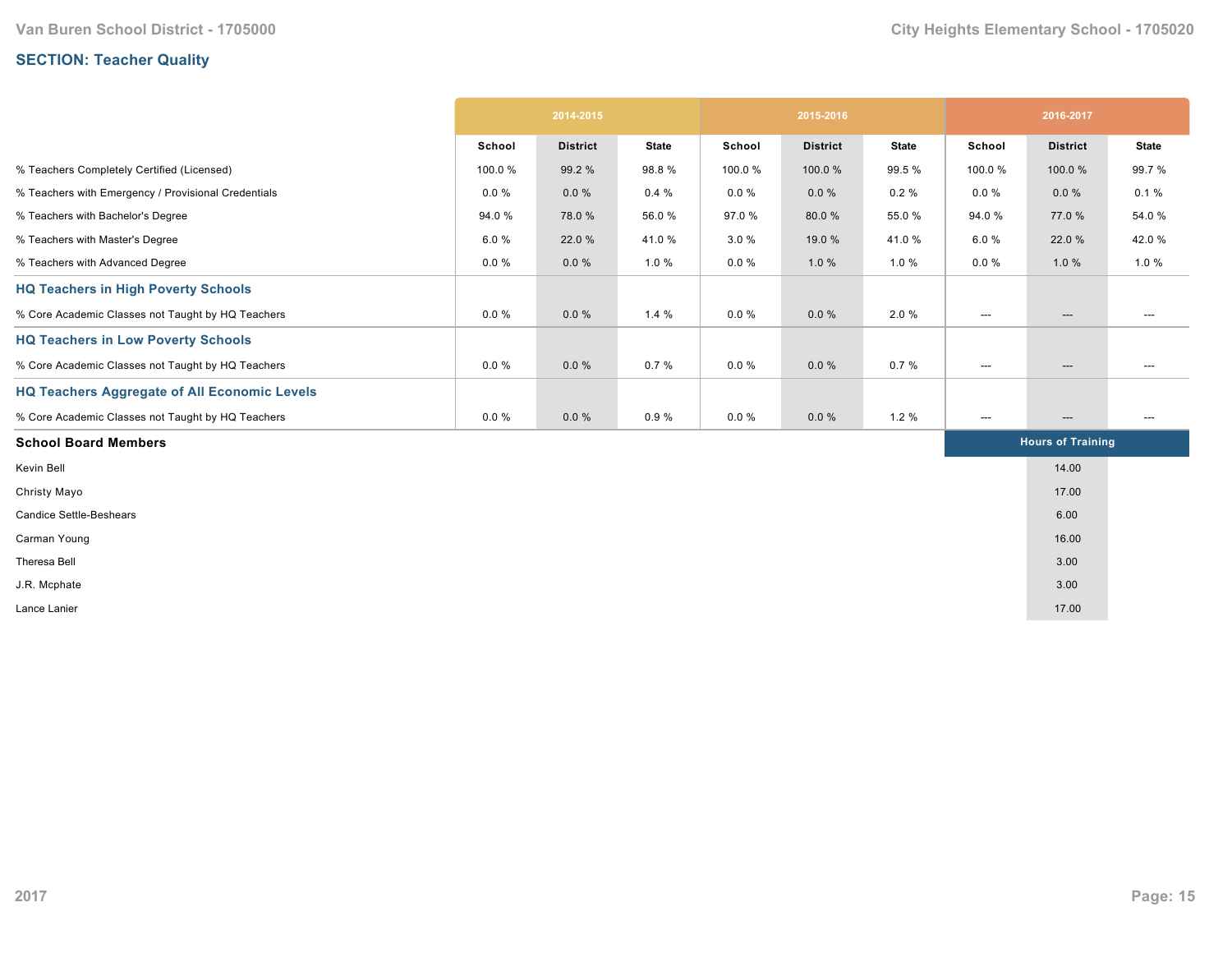#### **SECTION: School Choice**

|        | 2014-2015       |              |        | 2015-2016       |              |        | 2016-2017       |              |
|--------|-----------------|--------------|--------|-----------------|--------------|--------|-----------------|--------------|
| School | <b>District</b> | <b>State</b> | School | <b>District</b> | <b>State</b> | School | <b>District</b> | <b>State</b> |
| 1.38 % | 2.54%           | 2.59 %       | 1.10 % | 2.54%           | 2.76 %       | 1.54%  | 2.58 %          | 2.88 %       |

Percent of Students School Choice